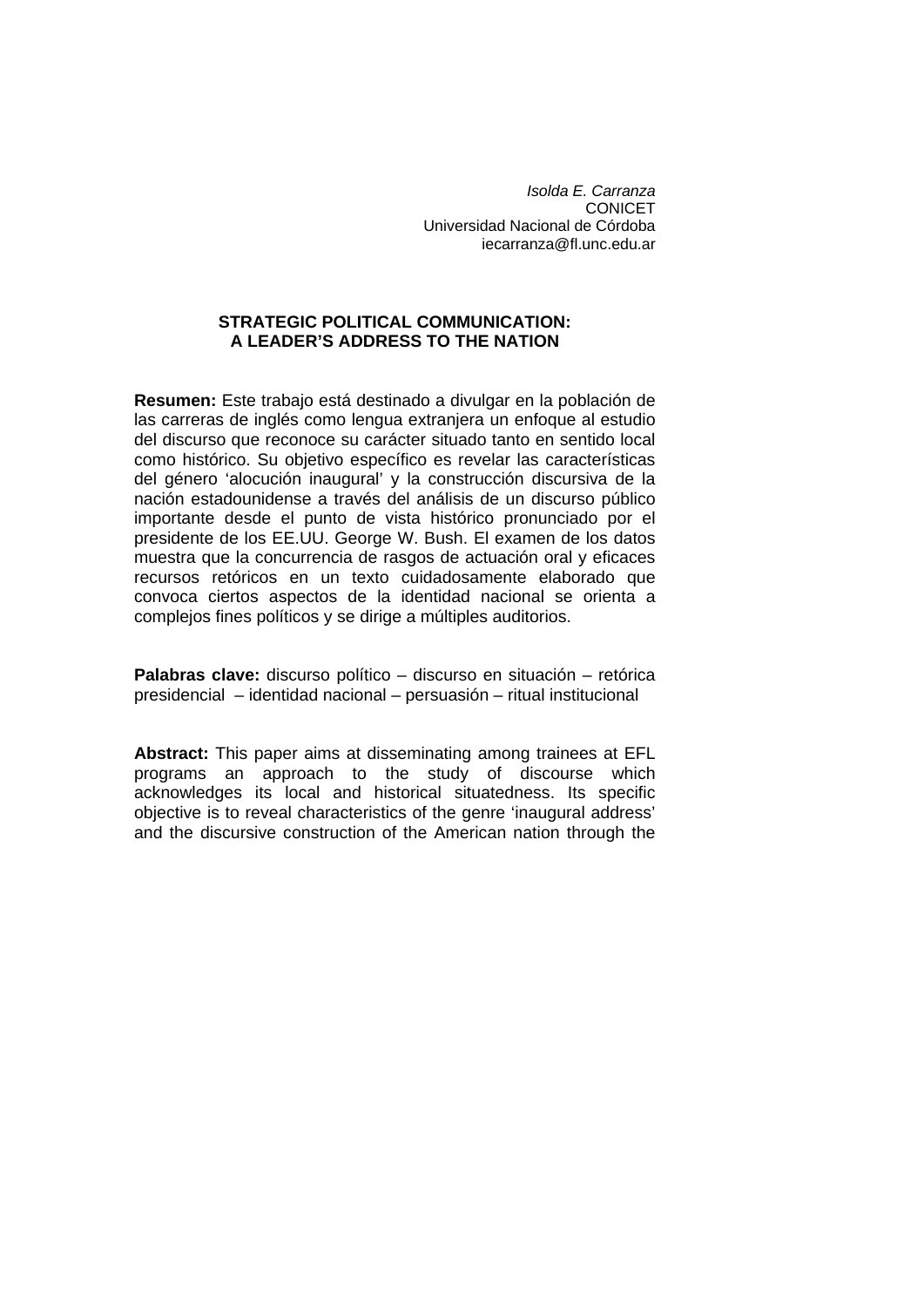analysis of a historically significant speech by U.S. President George W. Bush. The examination of the data shows the concurrence of oral performance features and powerful rhetorical resources in a carefully elaborated text that calls up selected aspects of national identity, serves complex political aims and addresses multiple audiences.

**Key words:** political discourse – situated discourse – presidential rhetoric – national identity – persuasion – institutional ritual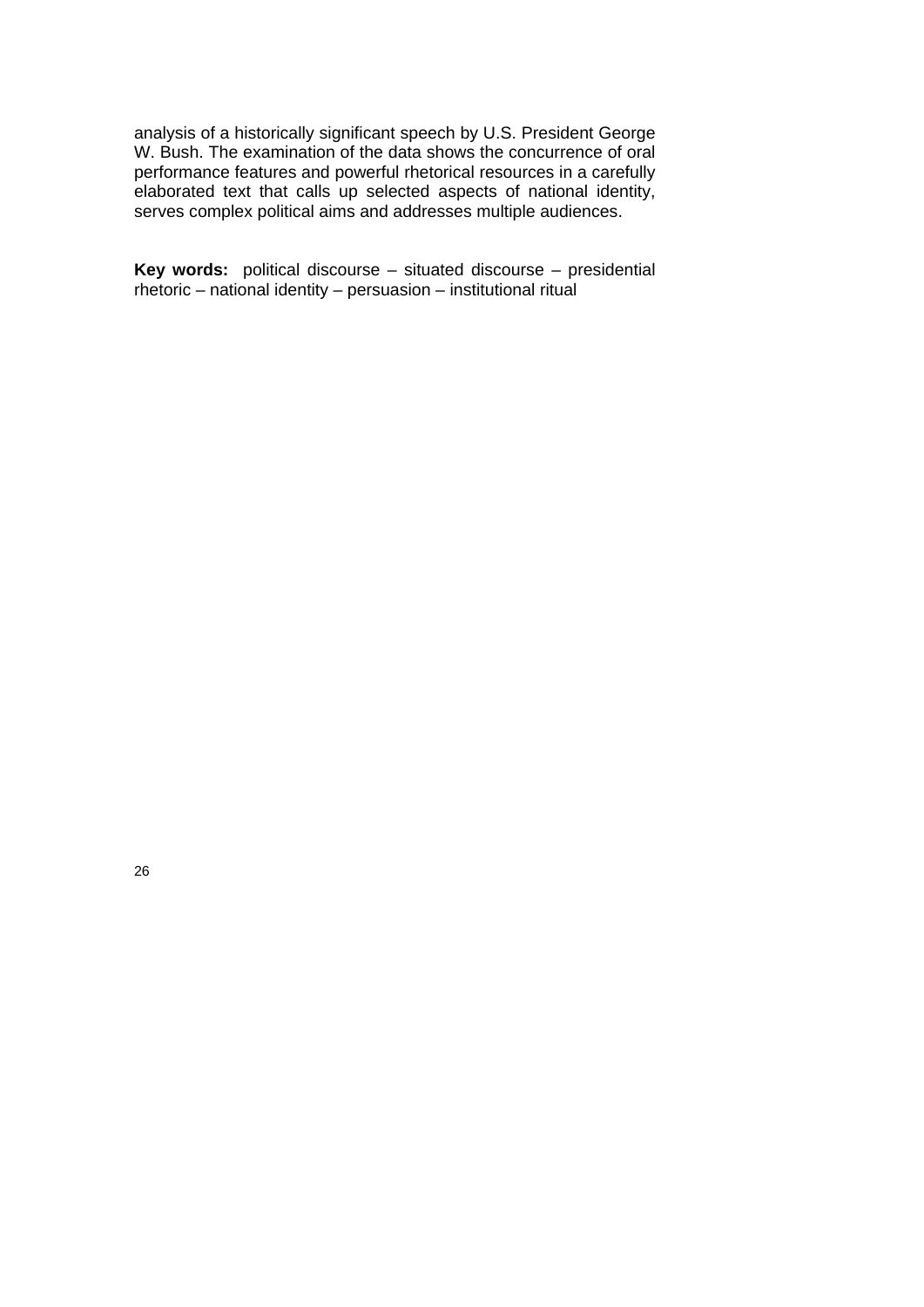### **STRATEGIC POLITICAL COMMUNICATION: A LEADER'S ADDRESS TO THE NATION**

## **1. INTRODUCTION**

This paper is written having in mind college students in English as a Foreign Language programs in Argentina who tend to find, in separate compartments of their training, the potential for creativity in meaning and language form realized exclusively in literary texts on the one hand, and on the other, textbook accounts of the culture, history, and politics of English-speaking countries. The discourse analytical work carried out in this paper provides an example of the contribution of discourse analysis to revealing how carefully crafted and strategically designed non-literary texts can be, and shows the utility of findings in discourse analysis for getting insights into cultural, historical and political issues.

The texts produced by the elites have more significant material consequences than other texts on the domains to which they belong, and receive greater attention because they have privileged access to public forums and a wide distribution. The viewpoints expressed in them can thus have a strong impact on textual chains and even on other discourses. Because texts by the political elites have considerable influence on the resulting dominant discursive construction of reality, they have been a favorite object of study in the area of discourse analysis.

In the ritual oratory of American presidential politics, six public speeches stand out: the acceptance speech after the elections, the inaugural address, and the four State of the Union speeches delivered to the Congress and the nation at the beginning of each year of presidential mandate. The selected object of analysis is the speech that U.S. president George W. Bush produced on January 20, 2005, on the occasion of beginning his second term in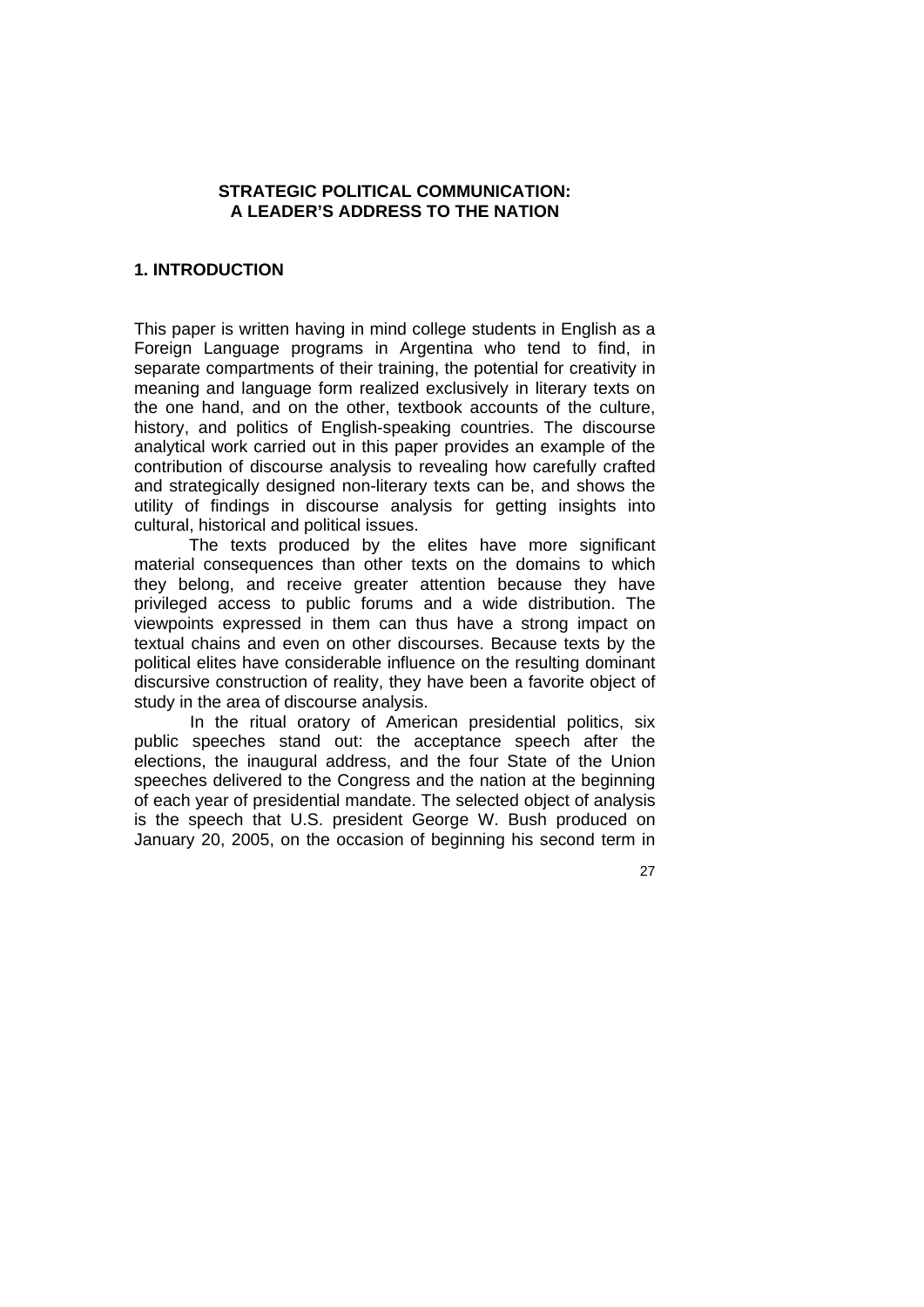office. The choice of president and historical turning point is grounded on the contrast between the uncontested victory by George W. Bush at the 2004 elections and omminous consequences his presidency has brought to the American people and the world. The text, the audio-recording and photographs of the inaugural ceremony in which they were produced are available at the official website www.whitehouse.gov under the heading 'President sworn-in to second term.' The text to be discussed has been included in the Appendix at the end of this article with subheadings added by the researcher and paragraphs numbered for easy reference. In what follows, recent work with a similar research focus is reviewed.

# **2. ANTECEDENTS GUIDING THE CHOICE OF FOCUS AND DATA**

We know that language can be a more or less salient part of any social practice, but in the social practice of government language is a large part of action. The communicative style of political leaders, the discourse associated with a particular political party, and the way language is used in the process of governing have been recognized as major objects of study for what they can reveal of contemporary politics and the salience of language in it. Fairclough's (2000) extensive work provides insights into British Prime Minister Tony Blair's style, the discourse of New Labour and the 'Third Way', and government texts belonging to the genres of consultation documents and press releases, particularly common in Blair's administration. Fairclough shows that New Labour has made language an even more important part of governing. Government communication through the new common genres is essentially monologic and promotional. In addition, the 'discourse of social inclusion,' part of 'Third Way' discourse, shifts attention away from conflicts and inequalities among those who are included in contemporary capitalist society. Finally, Blair's speeches and interviews indicate that "His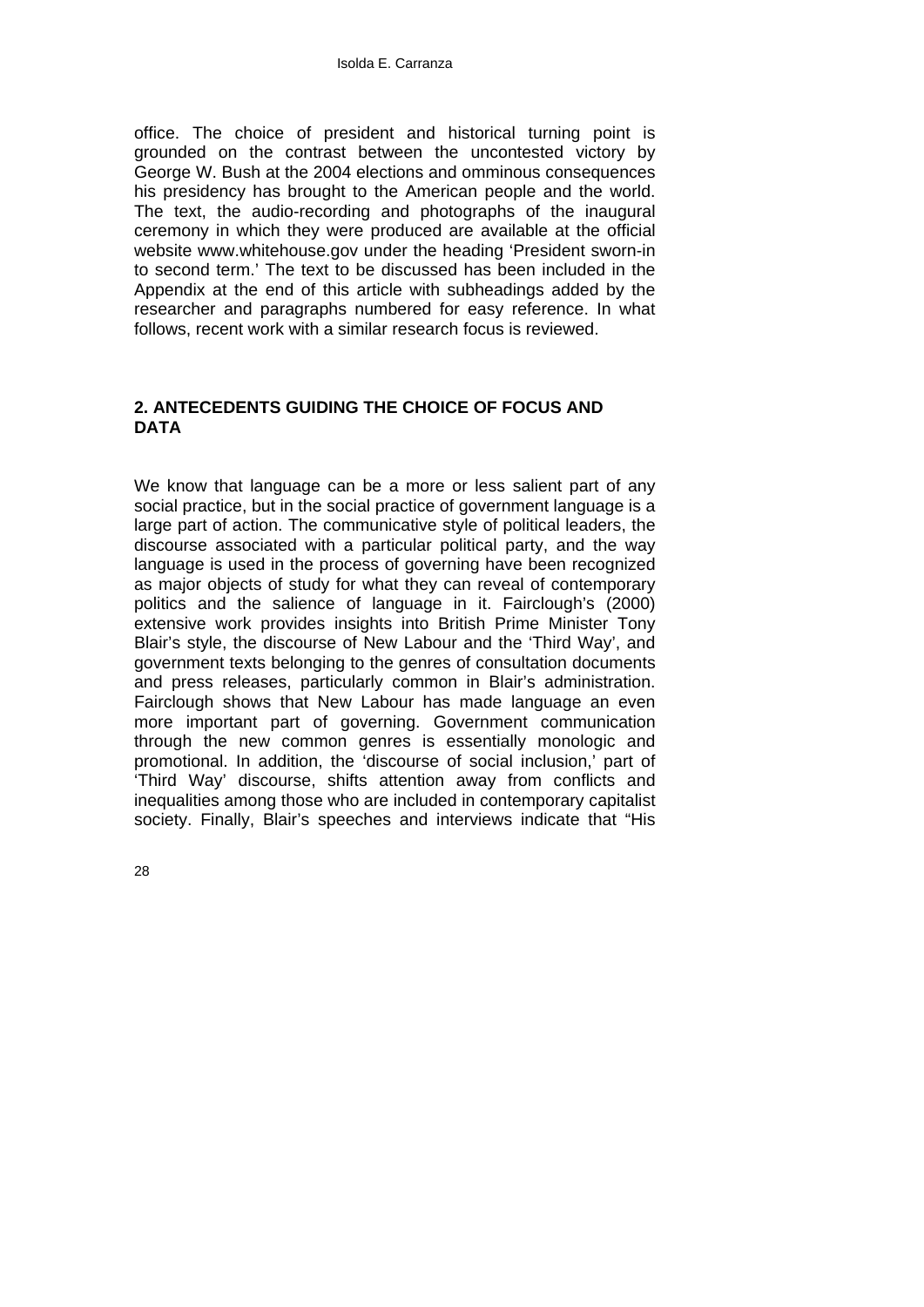political persona is clearly a crafted one, based upon calculations of what will work, fed by focus group research" (Fairclough, 2000: 118).

With an interest in the act of promising as an index of an exemplary person, Hill (2000) analyzed the speech in which President George Herbert Walker Bush, the current American president's father, said 'Read my lips: No new taxes.' She explains that in the vernacular discourse of truth, truth is located in the utterances of an intentional individual who is the source of 'true' information. Intentions and the notion of 'character' are central to the discourse of truth and express its morality. In her analysis of Bush's campaign promise of not introducing new taxes, Hill argues that an intention to 'keep one's word' is an element of character. From a different perspective, which she calls 'theatrical', she adds that promising can be rendered as

> *a performance of prototypical masculinity that can be read as "straight talk," characterized by ramrod posture, decisive gesture and gaze, a strong, low-paced voice, and lexical material and sentence structure that model straightness by syllabic and syntactic simplicity, without any "fancy" or hightoned rhetorical frills that might be construed as feminine*  (Hill, 2000: 268)

 The simplicity and straight-forwardness of the formulation is interpreted by Hill as associated to leadership and masculinity, and reproducing, in the political world, a personalist ideology of individual motives.

The historical-discursive approach developed by Wodak to examine political discourse and national identities integrates in the analysis both the textual data and the historical background of the communicative events. In applying this approach, Wodak, de Cillia, Reisigl & Liebhart (1999) observe what they call 'national identity narratives' – the term narrative should be understood figuratively to denote, in the field of ideas, an abstract configuration of a figure with a goal confronting trying circumstances. These authors argue that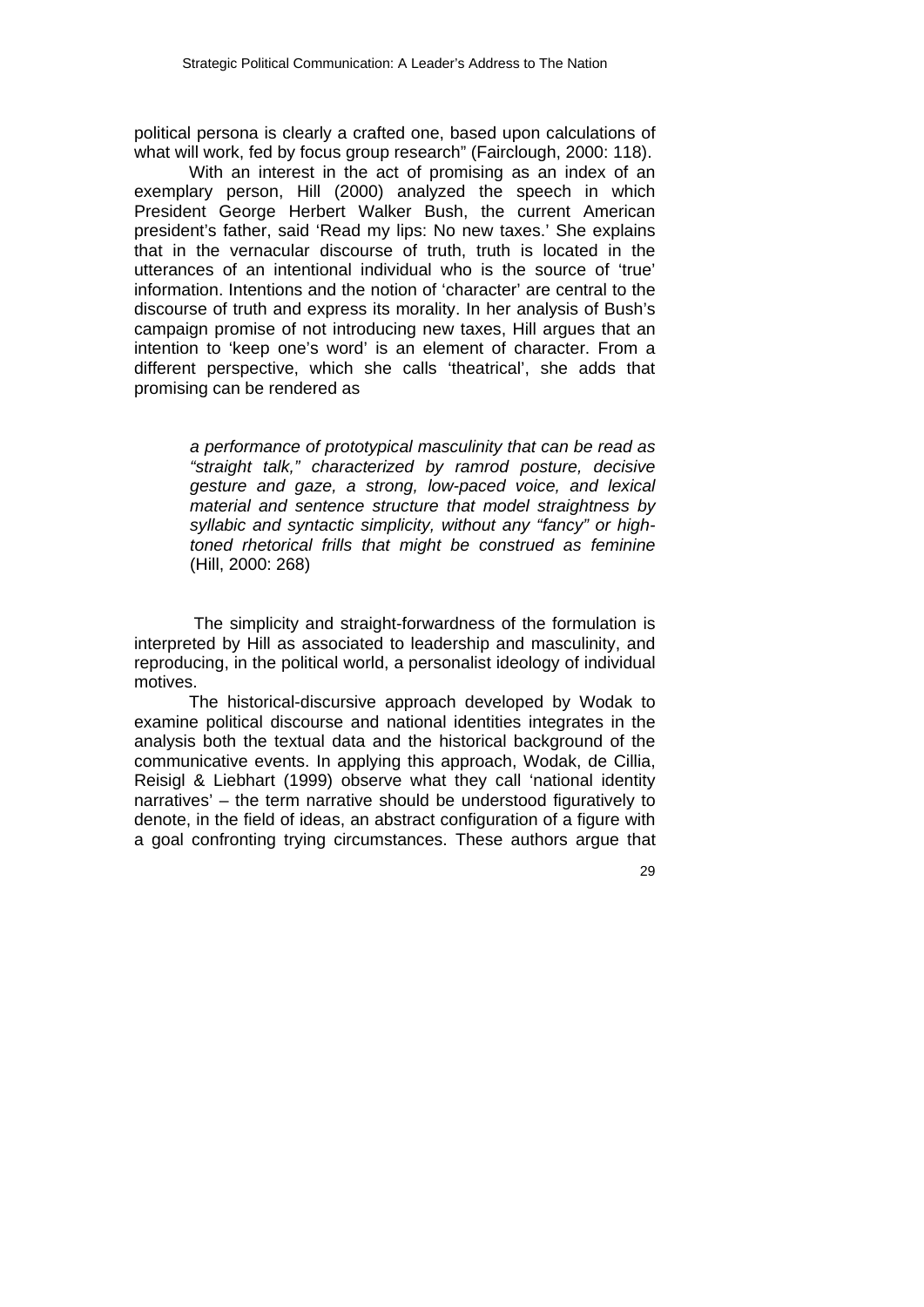national narratives are produced and disseminated by social actors in concrete institutional contexts and that their strategic reproduction can be aimed at calling up emotions to support political initiatives. An identity narrative may transform perceptions of the past and the present, stress certain national features, or distort their meaning and their logic.

Ricento (2003) applies Wodak's approach to texts which constructed the "Americanism" of the 1920's in the United States. Within the collective American narrative, he detected the ideology of exceptionalism expressed in arguments in popular and elite discourses. The idea of America's unique character was also present in the ¨manifest destiny¨ discourses which justified American expansionism in Hawaii, the Philippines and Cuba, among other places. Ricento identified three general tendencies in the conception of America at the time: one advocated Americanism as ideological assimilation to U.S. born Americans, another promoted turning the talents and cultures of the recently arrived immigrants to the benefit of the U.S., and another singled out democracy as the essence of national identity and associated with it, the elements of liberty, social justice, and respect for the individual. According to Ricento, all these elements surface current public discourse in various proportions, for instance, in regard to immigration, languages other than English, etc.

In the year 2000, through televised speeches, Al Gore, the defeated candidate, and George W. Bush, the elected candidate, accepted the controversial results of the presidential elections and closed a dispute which had lasted several weeks and had required a U. S. Supreme Court ruling. The analysis by Tolmach Lakoff (2001) of these two texts revealed significant similarities in the central meanings (e.g. patriotism) and underlying cultural assumptions (e.g. the importance given to political harmony and the defense of institutions) despite the fact that one of the text producers had to admit his defeat and the other, confirm his victory. With regard to the textual features employed, the main ones were the strategic use of 'inclusive we', metaphors, and quotations of revered figures in national history, e.g. Thomas Jefferson. The discursive entity 'American nation' was attributed the fundamental qualities of unity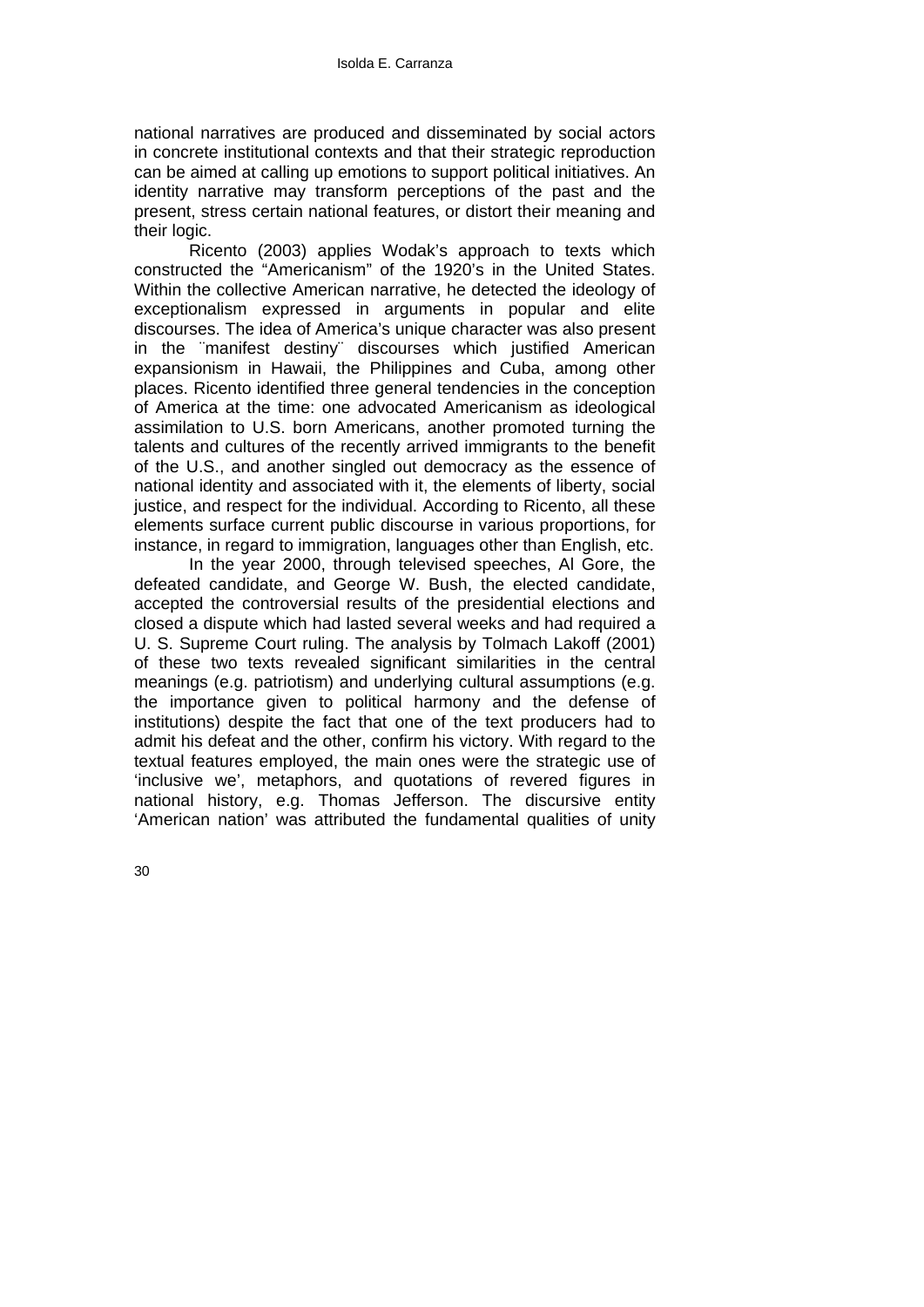and indivisibility, confidence in God, defense of democracy, and family values.

The association of event and language use is, on the one hand, a methodological criterion for selecting what texts to study because the uniqueness of the texts concomitant with landmark events allows for particularly illuminating case studies, and on the other hand, it is a theoretical perspective to understand textual phenomena because, seen from the point of view of habitual social practice, texts are conceived as instantiations of discourse genres. The genre we are concerned with in this paper, the inaugural address, is not the kind of presidential speech produced in a swift reaction to an emergency, but an integral part of an institutional ritual carried out every four years. Because it is part of a ritual and a public performance, the genre 'inaugural address' does not realize only one language function. There can be some parts of the speech where the referential function of language is likely to be predominant and other parts of speech where the poetic function of language may prevail.

A factor that makes the speech to be analised here a worthy object of study is its historical significance. Authority discourses in a certain historical period may evoke elements of national identity in the process of defining the challenges of the time; for that reason, the thrust of the analysis will lie on the representation of the American nation. It can be speculated that the discursive construction of the American nation will be related to a general national narrative, and at the same time, will serve the text producer's objectives in the historical conjuncture. The chosen presidential address is expected to manifest its historical situatedness in allusions to, or relationships arising from, the events of September 11, 2001. The positioning of the Self inevitably implies a positioning of the Other; therefore, we are likely to find implicit or explicit representations of the nation's political antagonist.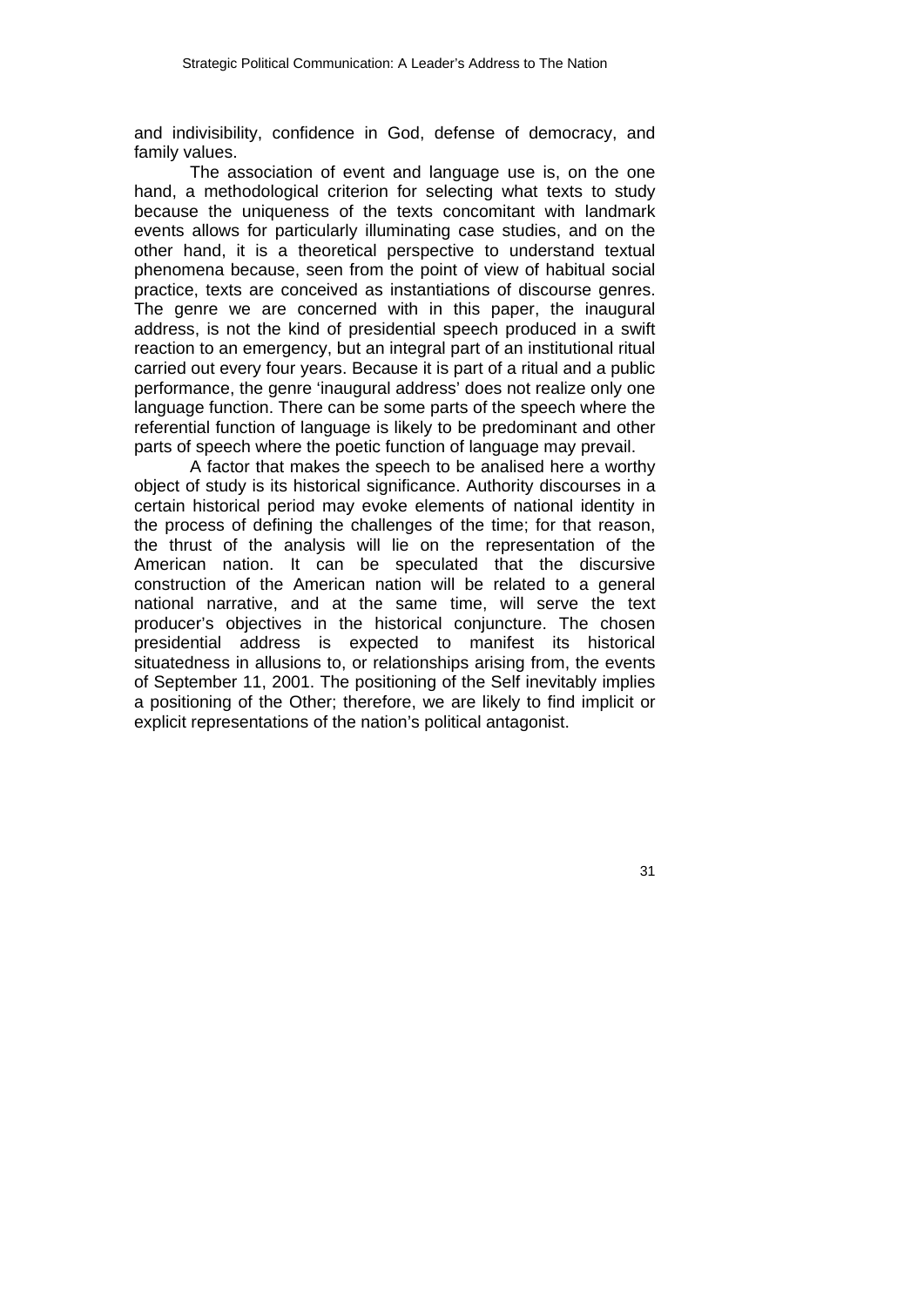# **3. DOING DISCOURSE ANALYSIS**

The praxis of analysing discourse as will be illustrated below avoids a naïve treatment of texts, namely, one that consists in attributing the various explicit and variously implicit meanings in a text to the deliberate decisions by a subject ideally in control of all combinations of elements and layers of textual organization and expressing novel, personal, intended content. Analysts who uphold such a superficial view of text production, along with an inherent simplistic conception of the social subject, may report their findings in terms of active processes attributed to a single human agent (e.g. 'the speaker creates an image of themselves as powerful'), including processes that are mental activities (e.g. 'the speaker wants to draw the hearer's attention').

With regard to the concept of text producer, its complexity and multiplicity is known as the theoretical problem of 'authorship.' An individual's involvement in the concrete production of a text may consist in one or more than one of these roles: being composer of the form, originator of the content, subject responsible for the action performed, ghost writer, mere transmitter, relayer, etc. (Goffman, 1981; Levinson, 1988). Given that these ways of participating in a text may not be carried out by a single individual, that is to say, someone's idea may get expressed in terms decided upon by a different person, and a text can be delivered on someone else's behalf, etc., it is not convenient to think of the 'speaker' as the downright 'author' of a text, but as the one who produces the oral delivery of a certain text. In addition, Mihail Bakhtin's early work on the 'authorship' problem warns us that a text may incorporate, recreate, echo, allude to, or evoke other texts, here understood in its broadest sense, as prior texts or recognizable 'ways of speaking'. Bakhtin's insightful solution to the fact that acknowledging the existence of multiple texts leads to admit that there are multiple authors was the concept of 'voice.' This opened up the way for exploring various degrees and forms of heteroglossia in a text (Morson & Emerson, 1990).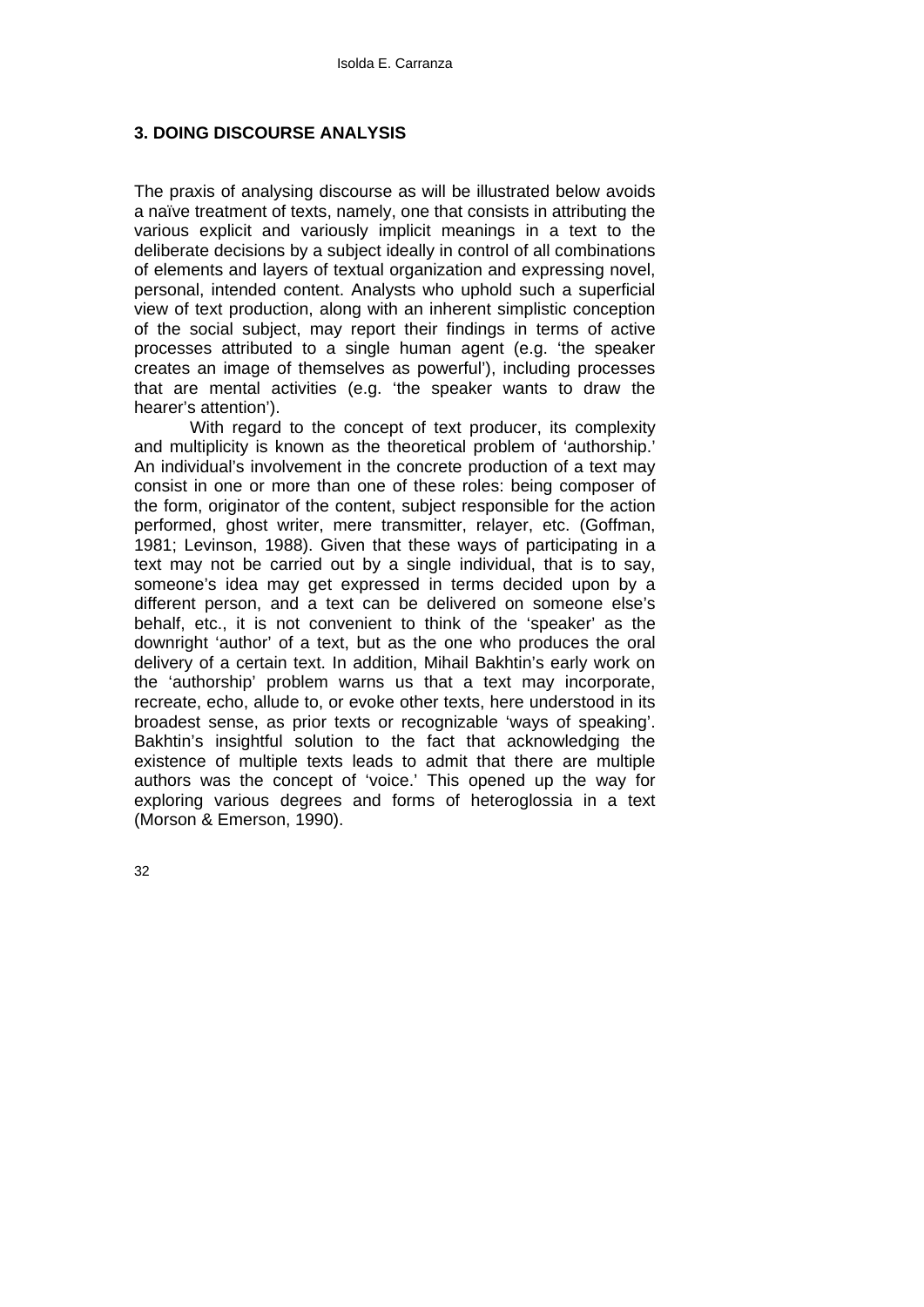Once we avert the 'fallacy of the subject', we are ready to admit the fuzzy limits between behaviour that can be considered automatic and behaviour that can confidently be called strategic, i.e. part of an overall plan that underlies multiple linguistic realizations at a variety of levels in a text and is meant to forward the speaker´s communicative and interactional ends. In addition, automatic and strategic choices of linguistic forms may combine and coexist in a single text. This issue has been problematized in theories of language use and should not be simply ignored in the examination of discourse. The genre chosen for the present case study is likely to display the realization of discourse strategies because it is the work of a team of political analysts and language specialists, and every layer of its textual organization as well as its oral delivery are the object of deliberate design and careful rehearsal.

A further complication in reporting analyses of discourse arises due to the metaphorical use of language in the social sciences, which may lead, for example, to describe a rhetorical effect with the grammatical structure called infinite of purpose, as in "*You* [...] is used to register solidarity and commonality of experience in working-class speech." (Fairclough, 1989:180). In contrast, the view advocated in this paper is that a discourse analyst is entitled to assert, for example, that "*you* is found in working class speech creating an effect of solidarity and commonality of experience, as in [...]", but great caution must be exercised before validly interpreting that speakers consciously choose *you* in order to express solidarity. Discourse meanings and rhetorical effects are not necessarily teleologically oriented by the individual text producer.

The linguistic choices (like the singular or plural first person pronouns), the discursive mechanisms (like quotes and argumentative moves), and the rhetorical resources (like metaphor and hyperbole) deployed in a text are not a mere conduit to convey meaning. How something is said is part of what is said (Hymes, 1972), as a result, form and content are intricately related. Due to its elaborate, rhythmical, and aesthetic character, form in a presidential speech is always at the service of persuasion. The careful exploitation of textual form – resulting from a team effort by those in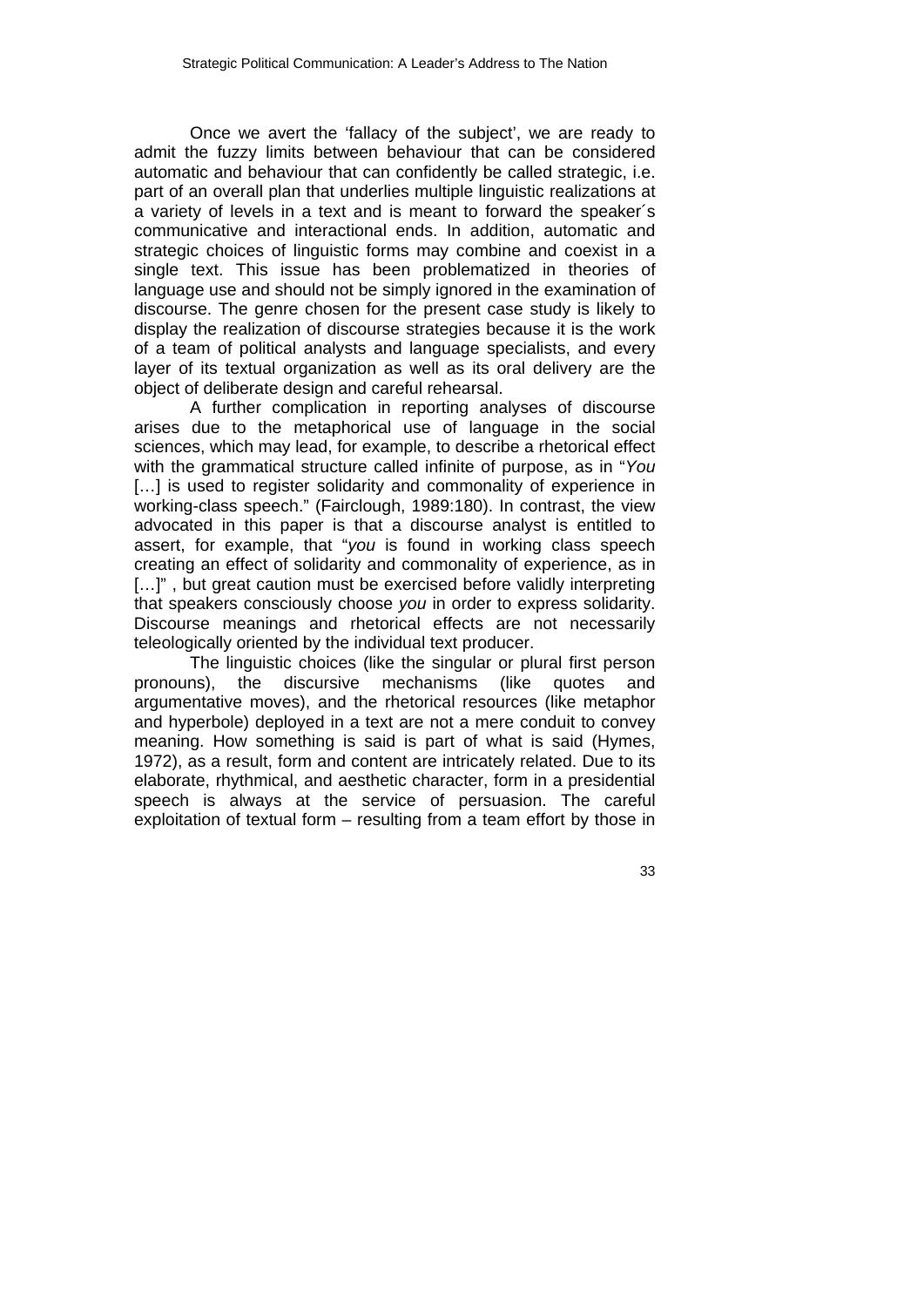charge of writing speeches for the president – makes it harder for actual addressees to question propositional content.

Analyzing discourse, however, cannot be equated to describing the stylistic dimension of a text; rather, if meaningful, the latter is a heuristic means to a hermeneutical end. Discourse analysis can offer an interpretation and a critique of the meanings of a text in its interplay with the local and broader contexts of production and reception. The extent to which the latter is achieved here is constrained by reasons of space and the dissemination aims of the paper.

# **4. THE FIRST ANALYTICAL STEPS**

The analysis reported in this section will proceed on the basis of the examination of linguistic forms, rhetorical resources and textual patterns, the consideration of the ideational content, and the interplay of both in creating an image for the United States. The analysis is completed by dealing with the communicative situation and intertextual relationships in sections 5 and 6 respectively. It will be shown that characterization of the nation in terms that are wellknown and accepted, as well as the allusions to national values, which, by definition, are shared and lasting, take part in discourse strategies designed to induce identification with the speaker and every co-national in a single united social body, legitimation of the president's policies, and political cohesion under his leadership.

As dictated by protocol, the first utterance in the speech presents it as an address to the co-present prominent officials, former presidents and the people. The rest of the text will be segmented into six parts for examination of their most significant aspects.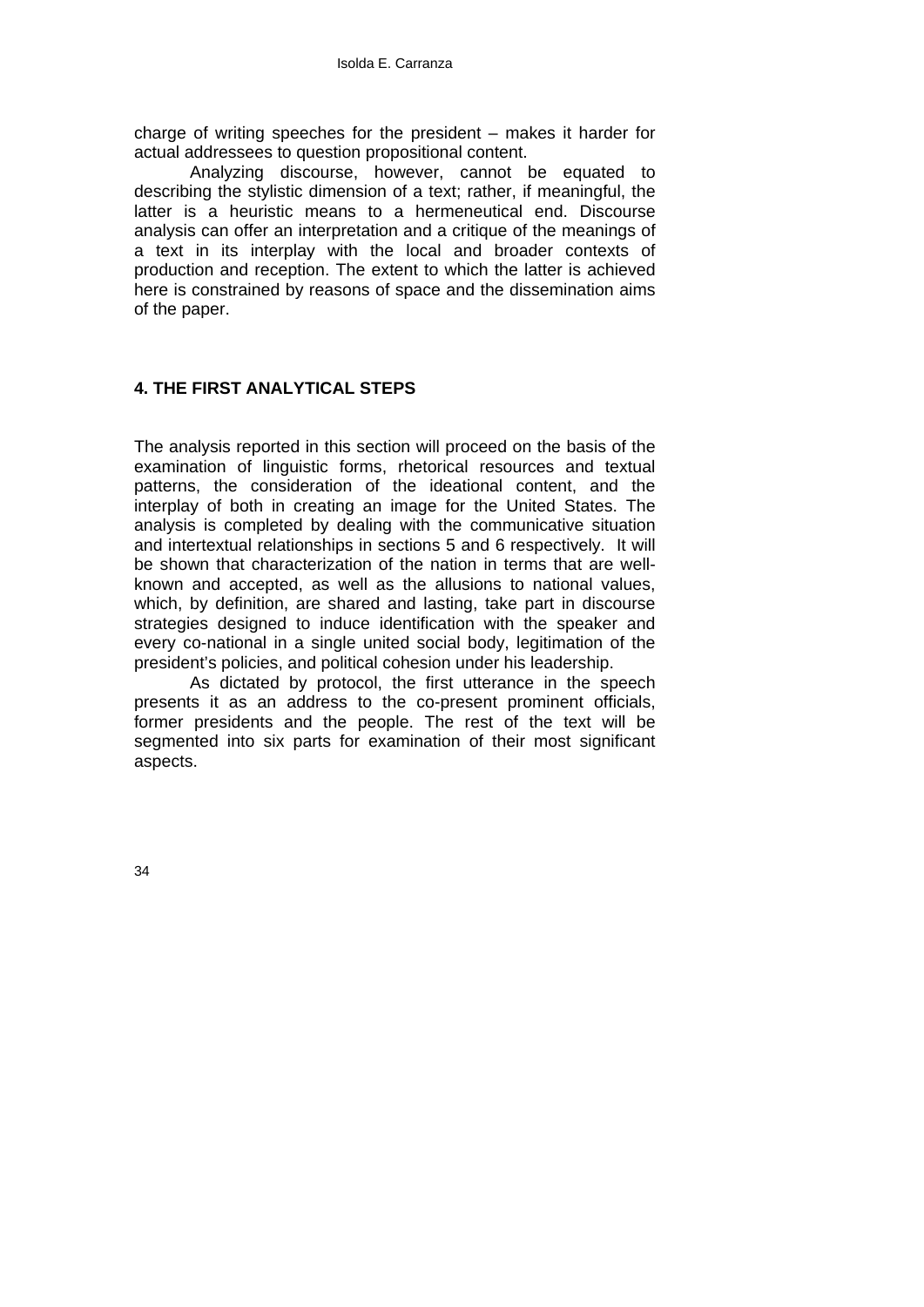#### **4.1. History and success in other lands**

The first section of the speech (paragraphs 2 to 6) is identifiable on the basis of the development of an argumentative move, but before discussing it, the most outstanding aspects of the rhetorical dimension have to be noted. We will review the first person plural reference first, next the tropes based on content, and then, parallel structures.

The forms *we*, *us*, *our* and *ourselves* are used in almost all the speech, and in this segment too, with a broad meaning which includes the second person plural referent and comprises all Americans.[1](#page-10-0) In this brief section, metaphors are abundant: *the shipwreck of communism, whole regions of the world simmer in resentment and tyranny, a day of fire*, and *the reign of hatred and resentment*. There is personalization in *ideologies that feed hatred and excuse murder*. We find antithesis (years vs. a day) combined with a three-part coordinate structure of the type that will here be called triplet: *After the shipwreck of communism came years of relative quiet, years of repose, years of sabbatical - and then there came a day of fire*. The rhythmic quality of triplets is widely exploited in political oratory and can be observed again in *can break the reign of hatred and resentment, and expose the pretensions of tyrants, and reward the hopes of the decent and tolerant*. Another syntactic feature which, like triplets, is particularly effective and memorable in the oral delivery of discourse is formal parallelism, here present in *The survival of liberty in our land increasingly depends on the success of liberty in other lands*, and *The best hope for peace in our world is the expansion of freedom in all the world*. Parallelism and a triplet concur in the main clause of *I am grateful for the honor of this* 

 $\overline{a}$ 

<span id="page-10-0"></span> $1$  This basic and prevalent 'inclusive we' can be taken to be synonymous with *America* in this text. However, if reference to the entire American nation and the referent of the second person plural (i.e. the signified of the signifier *you*) are one and the same, then in the clause *America defended our own freedom* the rules of anaphora lead to interpret *America* and *we* as not coterminous*.* In other words, when we interpret the possessive adjective *our*, grammar forces us to reinterpret *America* as not identical to *we*.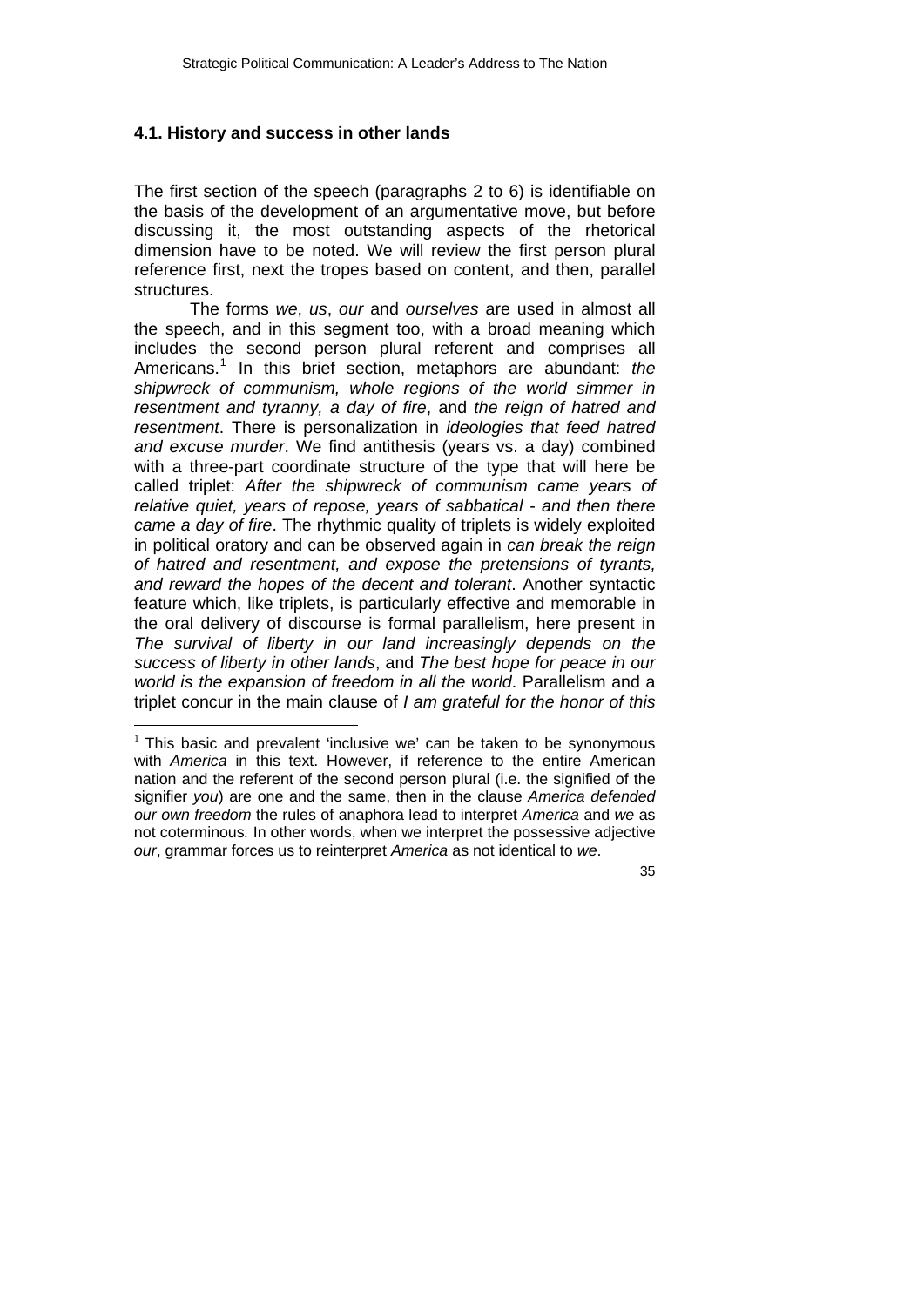*hour, mindful of the consequential times in which we live, and determined to fulfill the oath that I have sworn and you have witnessed*. Repetition and abstraction as in *violence will gather, and multiply in destructive power, and cross the most defended borders, and raise a mortal threat* enhance the persuasiveness of the texture and the acceptability of the content for the audience due to the absence of individualized agents of negative actions, which reduces the possibility of disagreement.

Regarding the attribution of qualities to the U.S., two are expressed in this section: unity in deep commitments and vulnerability, an element only recently introduced in American political discourse. There is a recognizable premises-conclusion relationship (paragraph 5) between the ideas that America's borders are secure enough because of tyranny elsewhere and that only freedom can beat the enemies, on the one hand, and on the other, the idea, which is explicitly called 'conclusion,' that the U.S. must take freedom to other lands.

## **4.2. Ending tyranny in the world**

The second text segment (paragraphs 7 to 13) consists basically of simplistic generalizations, statements of national values bound to the historical origins of the country, and a vague formulation of policy. A few occurrences of *we* can be interpreted as referring to the speaker and his administration excluding the audience, *we will use it* [America's influence] *confidently*, *we will persistently clarify the choice*, and *we will encourage reform*. Tropes are present here too. These are metaphors, *the call of freedom* and *the soul of a nation finally speaks*, and antithesis in *The moral choice between oppression, which is always wrong, and freedom, which is eternally right*, the latter containing a truism in each relative clause*.* Some of the extremely general statements found in this section are formulated with formal and semantic parallelism, such as *there is no justice without freedom, and there can be no human rights without*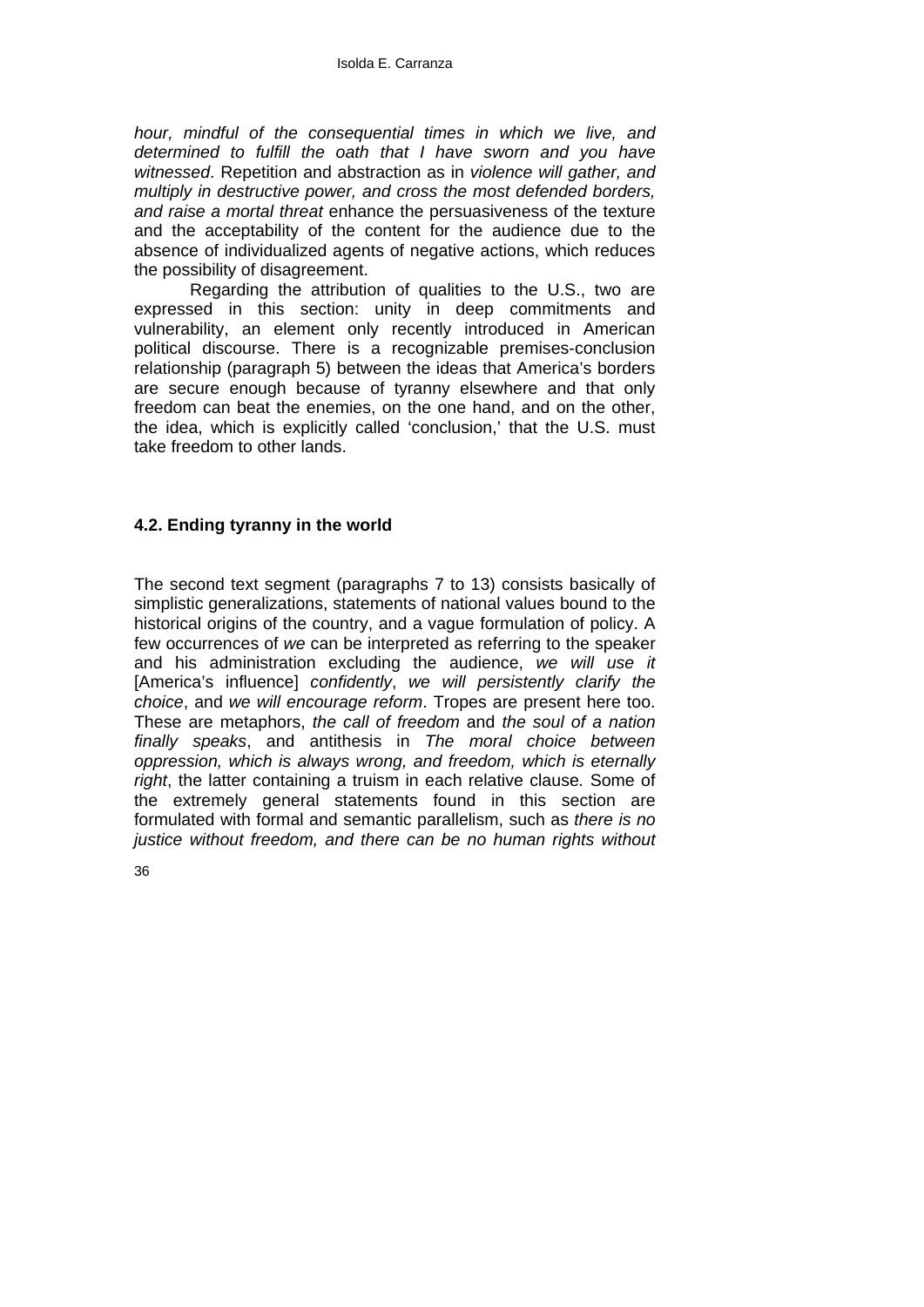*human liberty*, even resulting in the odd phrase *human liberty* produced here for the sake of parallelism and rhythm. There is also one general statement about what is seen as an inevitable state of affairs: *Liberty will come to those who love it*.

A common historical background is alluded to through expressions such as *our Founding, Across the generations, our fathers*, and *slavery*, and a religious overtone is added to national history by the word *mission*. Reference to history reminds the audience of the legitimacy of the traditional, core values of liberty, individual rights, and self-government, which here serve as the discursive basis to validate actions and to represent Americans as willing to stand up to defend them. The referential chain linking *the global appeal of liberty, never be surprised by the power of our ideals*, and *Eventually, the call of freedom comes to every mind and every soul*, and the predication in the two last utterances indicate that these values are defined as universal as well as American. The discursive function performed by this ideational content is that of support for a conclusion. What is presented as stemming directly from them is a proposed course of action. Thus, references to *our deepest beliefs* lay the basis for the following commitments: *America's belief in human dignity will guide our policies* and *So it is the policy of the United States to seek and support the growth of democratic movements and institutions in every nation and culture, with the ultimate goal of ending tyranny in our world*. Put in these terms, no policy risks objections. Questions may arise about the feasibility of the bombastic goal, *ending tyranny in the world*, but objections are unlikely.

The President´s pledge characteristic of the genre is rather untypical on this occasion because it concerns national security: *My most solemn duty is to protect this nation and its people against further attacks and emerging threats*. The U.S. is conceived in opposition to the identified enemy, tyranny, and the qualities assigned to it are at times explicit as in *America's resolve* and in the adherence to the universal values mentioned above, and at times inferred from the latter: since *freedom is eternally right*, righteousness is a distinguishing quality of the nation.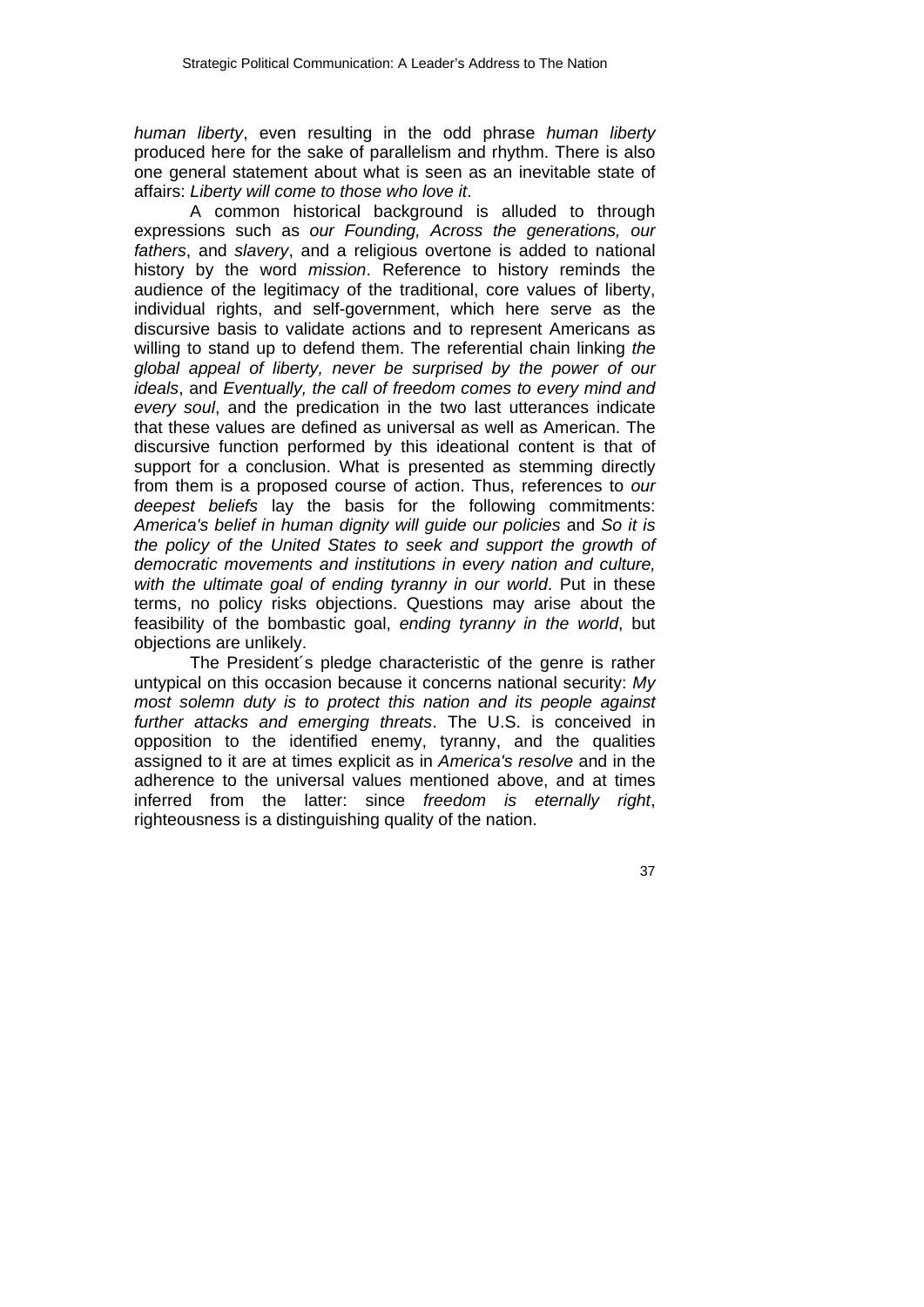# **4.3. To friends and foes**

The third section (paragraphs 14 to 19) is organized in the shape of five brief direct appeals to different addressees who are named in the introductory, cataphoric utterance by the hyperonym *peoples of the world*. The repetition of the syntactic structure Subject + *can know*, where the subject varies each time, serves as a mold for the direct address to each of the five sets of players in the international political stage. We can find metaphors, *Start on this journey of progress and justice, and America will walk at your side*, triplets, *we honor your friendship, we rely on your counsel, and we depend on your help*, and antithesis 'Division among free nations vs. The concerted effort of free nations.' But most importantly, there is an element that is typical of all presidential speeches delivered on occasions of national significance: a quote by a major figure in national history. In this speech, the direct quote belongs to Abraham Lincoln. It links the text being developed and the event in which it is produced to a shared national tradition and identity; as a consequence, this appeal to history facilitates the audience's identification with the speaker and their convergence onto a common point of view. In turn, the traditional values evoked contribute to legitimate the policies and courses of action that are proposed.

# **4.4. To fellow citizens**

This part of the speech (paragraphs 20 to 23) contains an appeal to Americans concerning the military interventions in progress at the time. Major tropes and other stylistic elaborations can be detected. Metonymy is used in *we will always honor their names* and *the determined faces of our soldiers,* and antithesis in *deaths that honored their whole lives*, while metaphor occurs in *a cause larger than your wants, hope kindles hope*, and in the sequence ending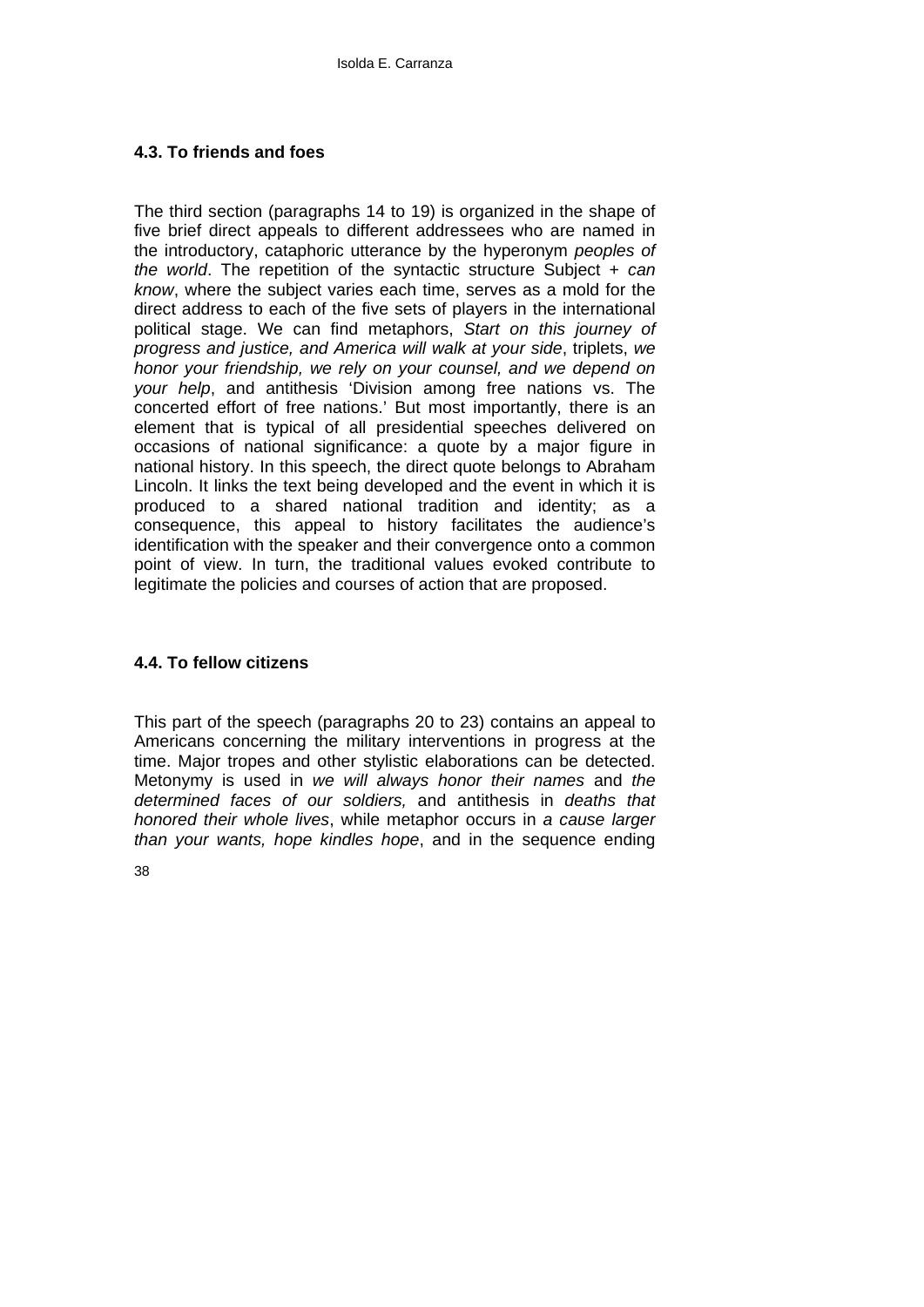with a most contrived expression: *we have lit a fire as well – a fire in the minds of men*, and *this untamed fire of freedom*. The following is an instance of repetition and triplets: *in the quiet work of intelligence and diplomacy ... the idealistic work of helping raise up free governments ... the dangerous and necessary work of fighting our enemies*. The ideational content is carefully organized through the quantifiers which modify the nominal referring to Americans: All, a few and some. These are used, respectively, associated with those who have shown patience in these difficult times, served in the military and diplomatic efforts abroad, and fallen on the battlefield. What gets fronted in this sequential organization of content is reference to the success attained so far.

The exhortation to the youngest to become part of the national cause as laid out in relation to the evil in the world contains the noun phrase *this idealism* with an anaphoric demonstrative *this* whereby the war engagement referred to immediately before gets defined as idealism. That noun phrase is part of a chain, together with the preceding *idealistic* and the repetition *idealism* further on in the presidential address. The force of direct address (i.e. *you*) is favoured in *I ask our youngest citizens to believe the evidence of your eyes* even to the detriment of consistency of reference between *your* and *our youngest citizens*.

The most significant element for the focus of this paper is the fact that honor is a quality that gets attributed to the U.S. by implication on condition that war efforts not be abandoned (paragraph 21) and that patience, a quality required in times of war, also be mentioned. Clearly, far from being a reiteration of trite ideas, a presidential speech is firmly anchored in the historical and political context even though it trascends the minutia of the conjuncture.

## **4.5. The domestic agenda**

The beginning of a new section of the speech (paragraphs 24 to 28) is recognizable due to the announcement of a subtopic (*essential*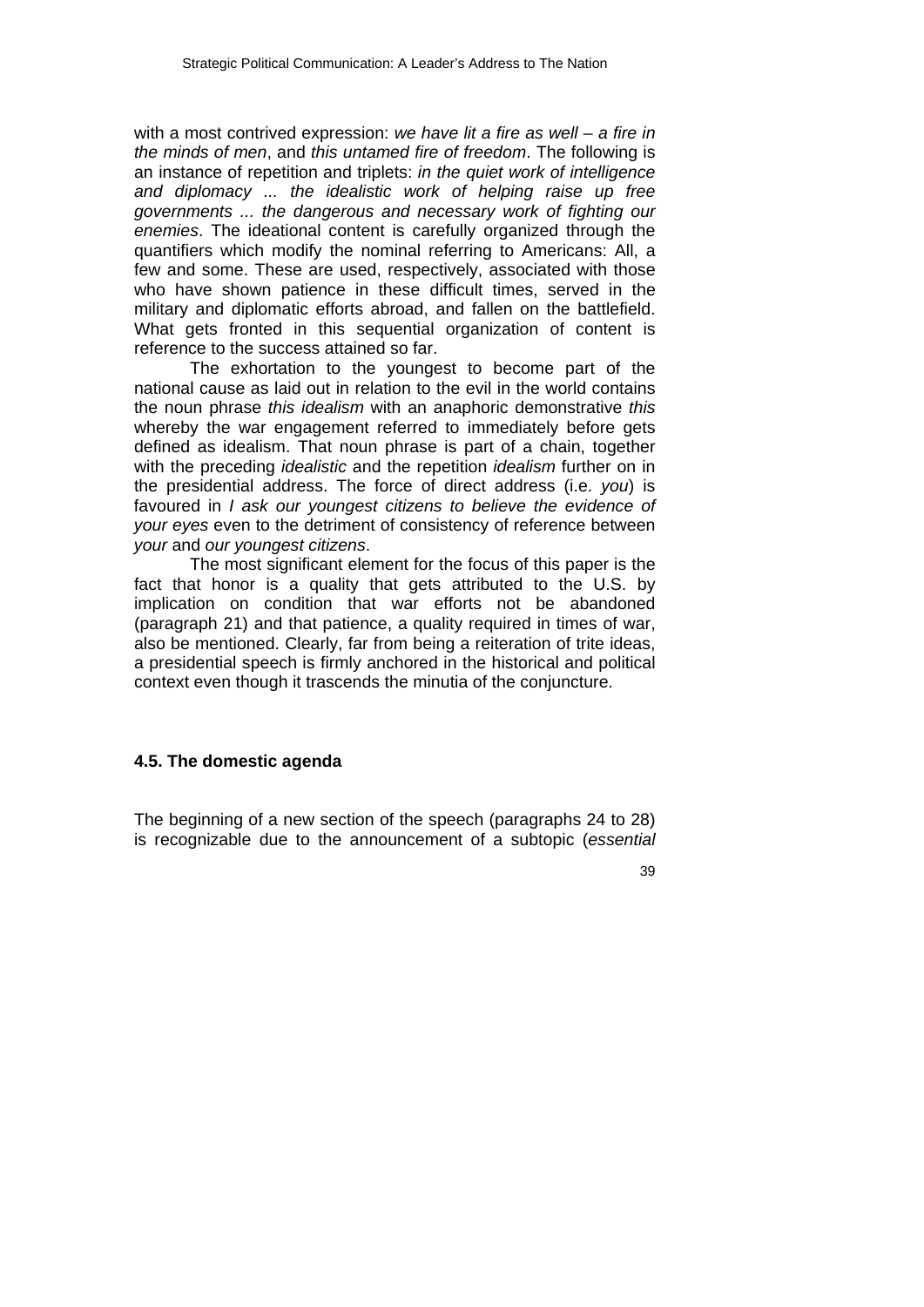*work at home*), and for the repeated introductory phrase in each of its three subparts. Both of them are used as the environment for the remarkably abundant occurrence of the noun *freedom*, even when the result is to make the referent elusive as in *American freedom*, or the propositional content rather abstract and put in highly metaphorical terms as in *In a world moving toward liberty, we are determined to show the meaning and promise of liberty*, or when the introductory phrase *In America´s ideal of freedom* is not coherent with the content of the subsection which it initiates. Some metaphors are familiar ones: *a heart for the weak* and *surround the lost with love*. The phrase or clause structures organized in sets of threes like *make our society more prosperous and just and equal*, a tautological but mirror-structured statement, *Self-government relies, in the end, on the governing of the self*, and formally parallel but semantically contrasting direct objects in *we cannot carry the message of freedom and the baggage of bigotry at the same time* all share the pleasing qualities of formal balance, prosodic rhythm and propositional value that is desirable or intuitively true. We find few instances of *we* which can be interpreted restrictedly to mean 'the administration,' *we will extend this vision*, *we will bring the highest standards*, *we will widen (…) ownership* and *we will give* (paragraph 25); however, this exclusive *we* is used simultaneously with the first person plural adjective to refer to all Americans in the same clause, *we will bring the highest standards to our schools*.

In this part of the speech we find reference to economic prosperity, the private property of pension funds and health insurance, family values, faith, and respect for life. A link is established between individual morals and public policy. The private domain, which includes family and religion, is the origin of the values that characterize collective public life. This conception is made explicit in *the public interest depends on private character - on integrity, and tolerance toward others, and the rule of conscience in our own lives*, and can easily be found in the discourse of previous presidents, John F. Kennedy for one. The appeal to the private morality of individuals draws from the Christian education of most of the population, which underscores individual responsibility along with charity and solidarity. Conduct at the scale of the individual surfaces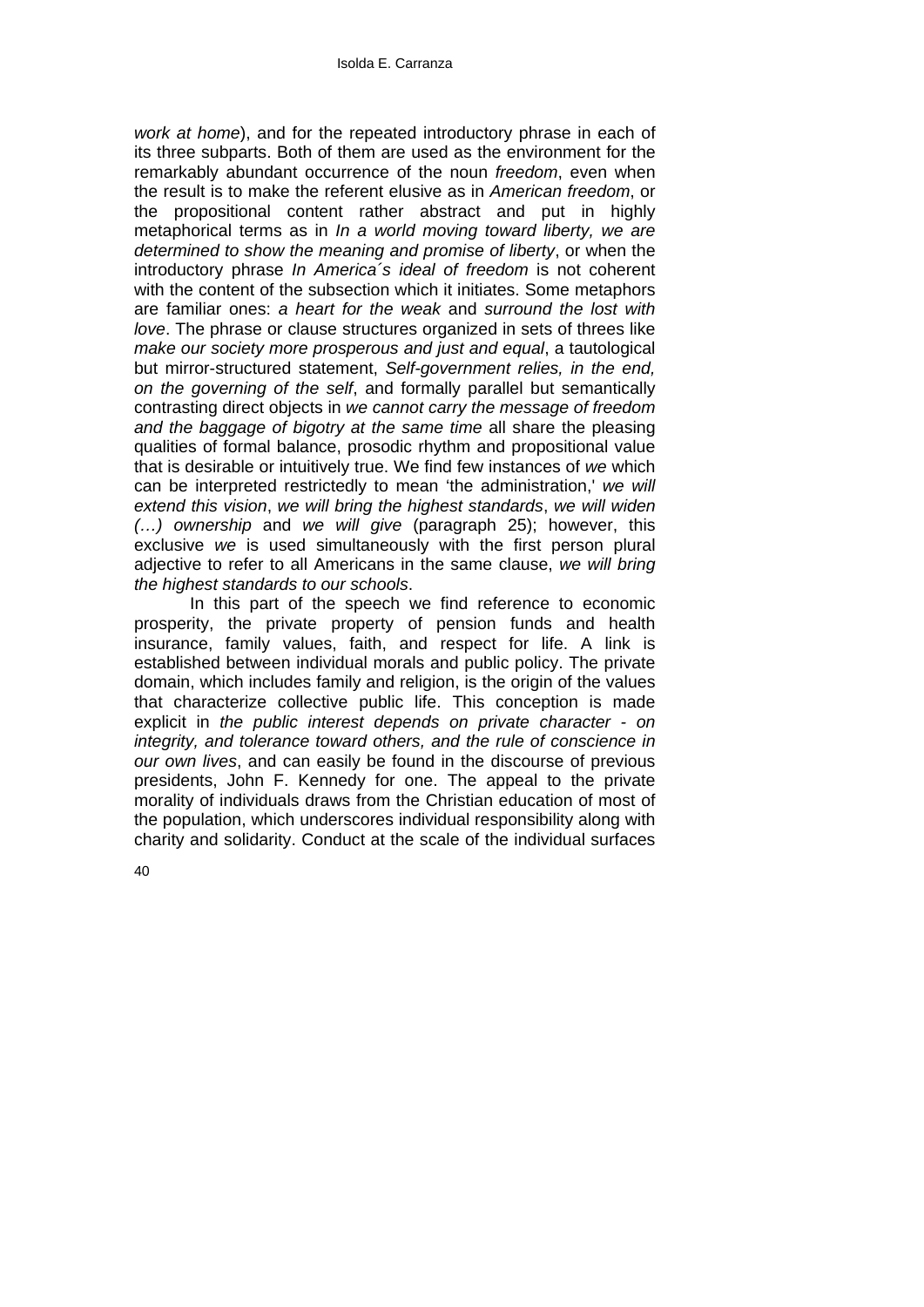again in *Americans, at our best, value the life we see in one another, and must always remember that even the unwanted have worth*, which at the time of the Inaugural Ceremony resonated with elements of anti-abortion public discourse about the defense of life and with George W. Bush's opposition in 2004 to the lawsuit to authorize the euthanasia of Terry Schiavo, a woman artificially kept alive for 15 years.

Given the nature of American politics, talk of reform is cast in statements that stress the continuity of tradition; therefore, it is no surprise to find this respect for the historical foundations of the nation expressed in *reaffirming all that is good and true that came before*, and [ideals] *that are the same yesterday, today, and forever*. It is interesting to notice that lexical choice, for example, *service, and mercy, and a heart for the weak*, reveals a certain ideological perspective, in this case tinted with the religious connotations of 'mercy'. Reality could potentially be differently constructed had the referent been named 'solidarity' for instance, evoking a different discourse and a different ideological load. Similarly, a proposed overhaul of the national health care plan is positively and figuratively formulated as *making every citizen an agent of his or her own destiny* which contributes to represent public health in terms of individuals' choice rather than social planning. These cases indicate once again that, in a text with the political importance of this one, language is far from factual or ideologically neutral, and the functions of language in such a text cannot be reduced to the referential one.

#### **4.6. Unity and the triumph of freedom**

The rhetorical devices which are pervasive in the previous sections are used in this one as well (paragraphs 29 to 32). Thus, metaphors are innovative, for example, *freedom is the permanent hope of mankind, the hunger in dark places, the longing of the soul*, and contrasts, for example *many* vs. *few* [questions], also occur in emotionally charged images in *And we can feel that same unity and*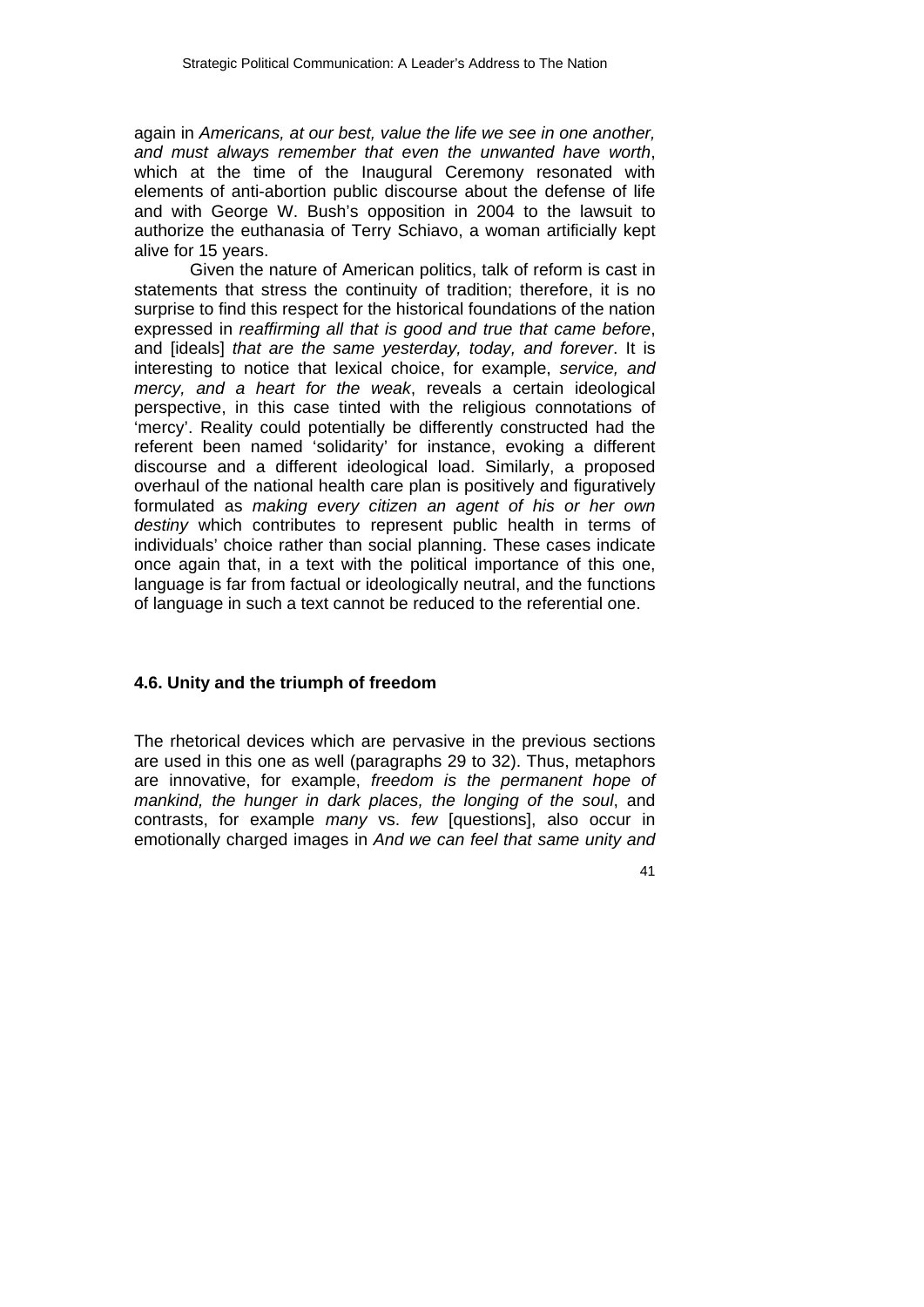*pride whenever America acts for good, and the victims of disaster are given hope, and the unjust encounter justice, and the captives are set free*, along with the alliteration achieved by the repeated *and.* Negation always performs the argumentative function of incorporating an opponent's voice and opening a space for expressing the proponent's view. Here it takes the form of paratactic clauses linked with a colon in the written version, but understood as if there was a tacit 'because'. This contrast between negation and assertion is built twice in subsequent paired utterances, *Not because history runs on the wheels of inevitability; it is human choices that move events. Not because we consider ourselves a chosen nation; God moves and chooses as He wills*, as part of a four-part structure which begins with the assertion of confidence and closes with the climatic, affirmative statement, *We have confidence because freedom is the permanent hope of mankind, the hunger in dark places, the longing of the soul*, which is thus given the most prominent location in an argumentative sequence: the end.

In the closing of the speech, an essential unity is attributed to the nation and one ultimate goal for the nation is singled out, which is presented not as a goal for the new term in office, but as a drive that defines America throughout history: advancing the cause of freedom. The success in that cause is given a certainty that exceeds that of the label assigned to it, *hope*, and is achieved by means of complex, cautious formulations that inscribe it in various episodes of national history, but deny determinism as well as fundamentalism. This last section displays typical components of American presidential discourse such as reference to God, a direct quote incorporating a text from an event in national history, and the traditional final blessing. At the same time, other elements inequivocally bind this speech to its historical moment. One of them is the strategic reminder of 9/11, *We felt the unity and fellowship of our nation when freedom came under attack, and our response came like a single hand over a single heart*, and [We are] *tested, but not weary.* 'Freedom' becomes a substitute for concrete referents in *freedom came under attack* and a ubiquitous leitmotiv in the representation of all discourse entities, including God, *the Author of Liberty*, and history, *the history of freedom*.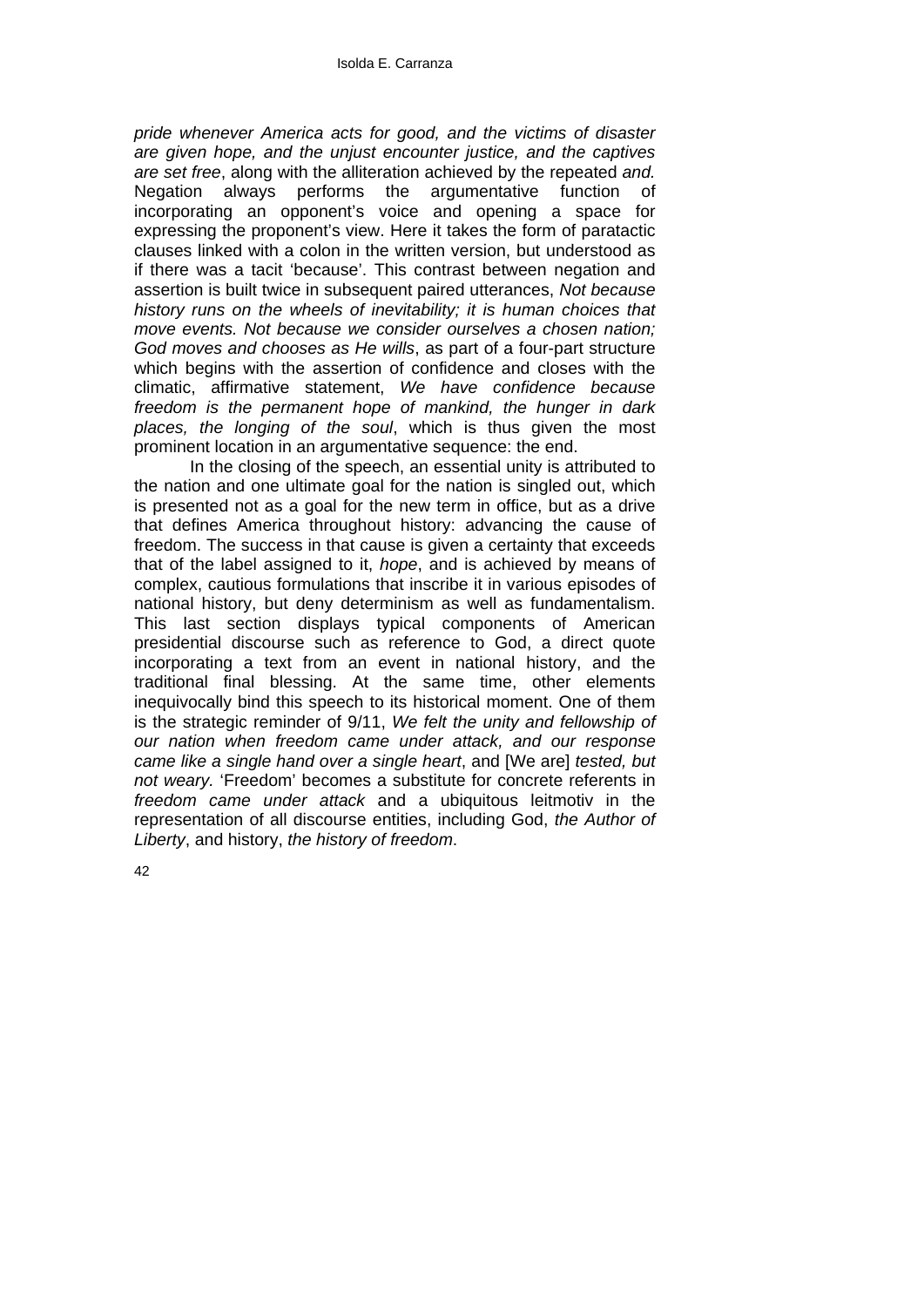#### **5. THE ENVISIONED RECEPTION**

Many of the elements that we have observed in this presidential address – including the future expressed in terms of a mission, the bombastic goals, the elegiac description of the national character, and the dichotomic definition of the international political panorama – are familiar to the envisaged addressees either because they are typical features of American presidential discourse, or because they are part of the shared cultural background. For example, having the thematic axis on the foundational myth of liberty, which is a defining cultural feature, this text builds upon a meaning that fits the cultural model (Quinn & Holland, 1987) shared by the community. This meaning can also be found in material icons, like the Statue of Liberty and Freedom's Bell, treasured throughout the socialization of citizens since primary school.

Given that the present of the nation and the proposals for the future are explicitly bound in this speech with the nation's origin and past instead of, for example, having a distinctly partisan character, no addressee is excluded from the call to proceed on a path that seems already plotted. The outlined policies of the new government become imbued with meanings which transcend government and politics. They are intertwined with the national destiny. As is usual in political discourse, the national destiny is presented as one of greatness, and in this presidential speech, it is mainly laid out in relation to all the countries of the world.

## **6. THE DISCURSIVE CONTEXT**

In a related discipline, the field of communication theory, we find available descriptions of elements of the discursive history shared by the addresser and addressees of the inaugural address examined.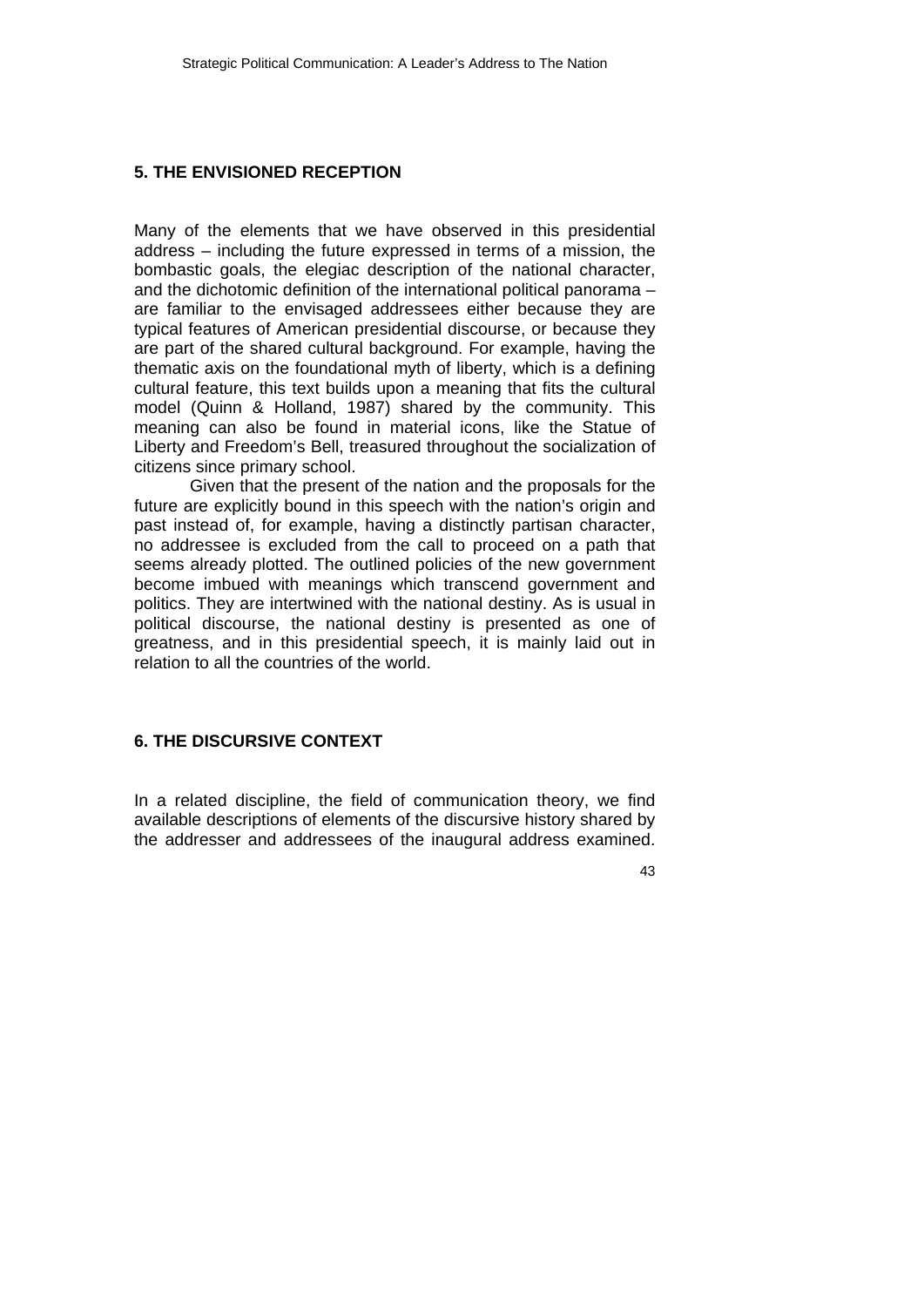Research on American presidential rhetoric in public messages about foreign crises has shown that presidents often shift the public's attention to the issue of American character and typically portray the United States as taking action against others only in retaliation or "for the defense of other goodwilled nations that are under siege" (Bostdorff, 1994:11). Both moves are found in George W. Bush's inaugural address. The former is present, for example, in *Some have unwisely chosen to test America's resolve, and have found it firm*  (paragraph 10) and in did *our character bring credit to that cause* [the cause of freedom]*?* (paragraph 28). The latter is present, for example, in *we will defend ourselves and our friends by force of arms when necessary* (paragraph 8).

A comprehensive study carried within the theoretical framework of communication theory provides the following synthetic account of a common feature in several previous presidents' crisis communication style:

> *Kennedy, Johnson, Nixon, Reagan and Bush especially incorporated the myths of mission and manifest destiny in their stylistic depictions of "we" and the United States. According to Kennedy, for example, Americans willingly sacrificed whenever freedom was at stake. Likewise, Johnson portrayed the nation as the protector of global freedom, and Nixon described the United States as the country that must act to prevent "the forces of totalitarianism and anarchy" from threatening "free nations and free institutions throughout the world." In his discourse about Panama, Bush spoke of "the mission of our nation" and how the "sacrifice" of servicemen who had been wounded or killed had been for "a noble cause and will never be forgotten. A free and prosperous Panama will be an enduring tribute." None of these presidents, however, described the nation more romantically than Ronald Reagan, who claimed the United States was the world's "force for freedom" and its "most brilliant star of hope." He said that America had no other goal than to rescue others from oppression and pointed*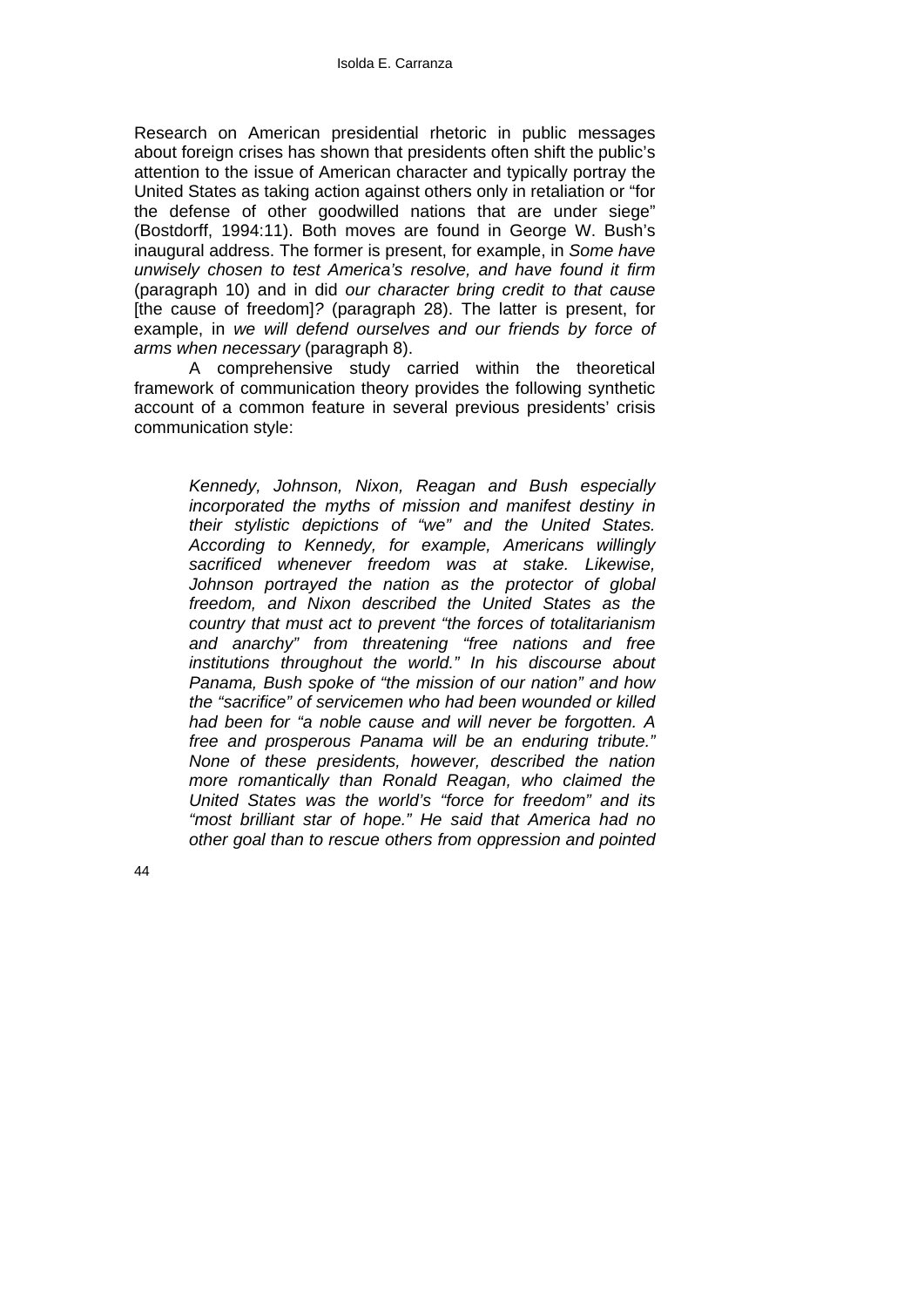*to Grenada as evidence that "the quest for freedom continues to build.* (Bostdorff, 1994:220)

The quote above gives us a concise overview of the trajectory of key meanings across decades of presidential discourse. The text examined in this paper has proven to contain remarkably similar meanings, and inevitably, it is intertextually related to preceding presidential speeches in spite of the fact that it is a ritual address, not a crisis announcement.

The most direct intertextual relationship that will be discussed here is that between the presidential speech just analysed and the 2001 inaugural address by the same president. Though in varying proportions, similar rhetorical features can be found in the 2001 text, such as a biblical allusion, a direct quote from a figure of national history, and metaphors: *America's faith in freedom and democracy*  was a rock in a raging sea. Now it is a seed upon the wind, taking *root in many nations*. There are also similarities in other components. The explicit oath typical of all presidential addresses that punctuate the initiation of a four-year period is present, but it displays an interesting contrast with the 2005 oath: *And this is my solemn pledge: I will work to build a single nation of justice and opportunity*. Also, the connection between the country's political life and the morality of the individual is expressed: *Our public interest depends on private character, on civic duty and family bonds and basic fairness, on uncounted, unhonored acts of decency which give direction to our freedom*. However, major themes are civility, courage, compassion and character, and get developed in terms of policies in the domestic agenda, from the economy, to the reform of Social Security and Medicare, to faith-based social programs. Another difference is that liberty is not selected as the single omnipresent meaning that subsumes all other content although it is frequent and associated with leadership. Constitutive features of the nation other than unity are formulated like this: *The grandest of these ideals is an unfolding American promise that everyone belongs, that everyone deserves a chance, that no insignificant person was ever born.* Considering the 2005 speech under the light of the 2001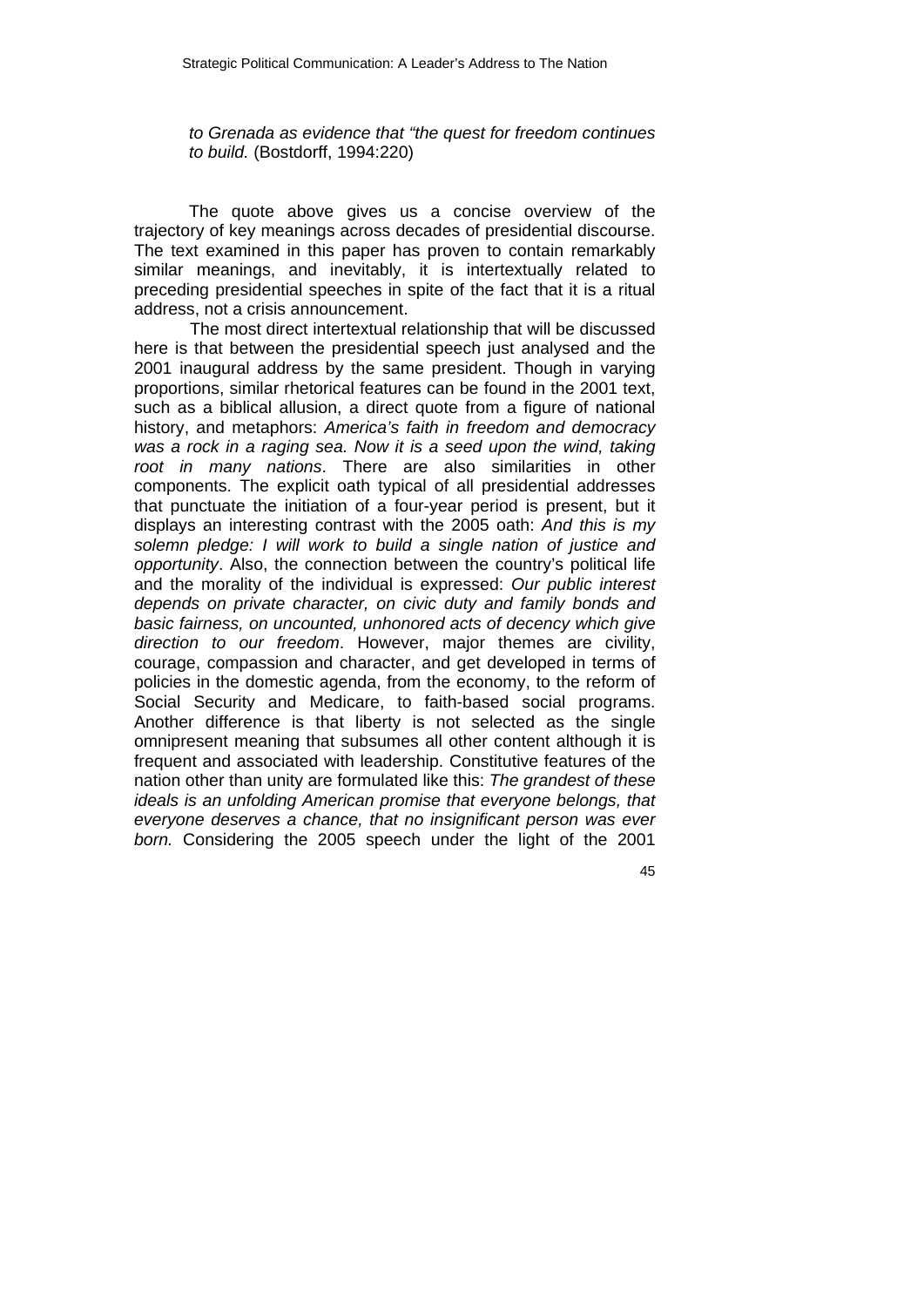inaugural address indicates that each instantiation of the genre in a particular text displays both continuity and strategic exploitation of discourse traditions and generic conventions, builds on national identity, and serves specific political ends in its historical context.

A corpus of New York Times (NYT) opinion columns published in 2005 provides further contextual background for the presidential text and contains its own representations of the American nation. In the collected NYT texts there are indications of a shared idea that the country's behavior in the international setting is imbued with morality or at least the aspiration that it may still be so. Even in the development of the topics about which columnists disagree with the government, as is the case with the presence of American troops in Iraq, we find the attribution of morality to the U.S.. The utterance below exemplifies this. The meaning the 'U.S. have moral authority' is expressed via presupposition.

### *I´d add that the war is destroying America's moral authority*. (Paul Krugman, Nov. 11, 2005).

In the course of 2005, the moral quality associated with the U.S. was often referred to, predicated about and thematized due to the debate about whether to authorize the use of torture against war prisoners. This can be illustrated with a passage from a column with a direct quote by Senator McCain who expresses the idea that moral behavior is inherent to Americans. Although the columnist, Bob Herbert, uses a neutral verb of speaking (*say*) to incorporate the text of the quote whose view he endorses, in the cotext the journalist expresses the same belief that military conduct by the U.S. will be morally correct even when their enemies' is not.

> *We should take a moment, however this debate turns out, to applaud the effort by three Republican senators to stand up to the White House and insist that the United States not just fight harder than its enemies, but also stand taller.* […] *If the United States fails to get its act together with regard to the humane treatment of detainees, he [Senator McCain] said,*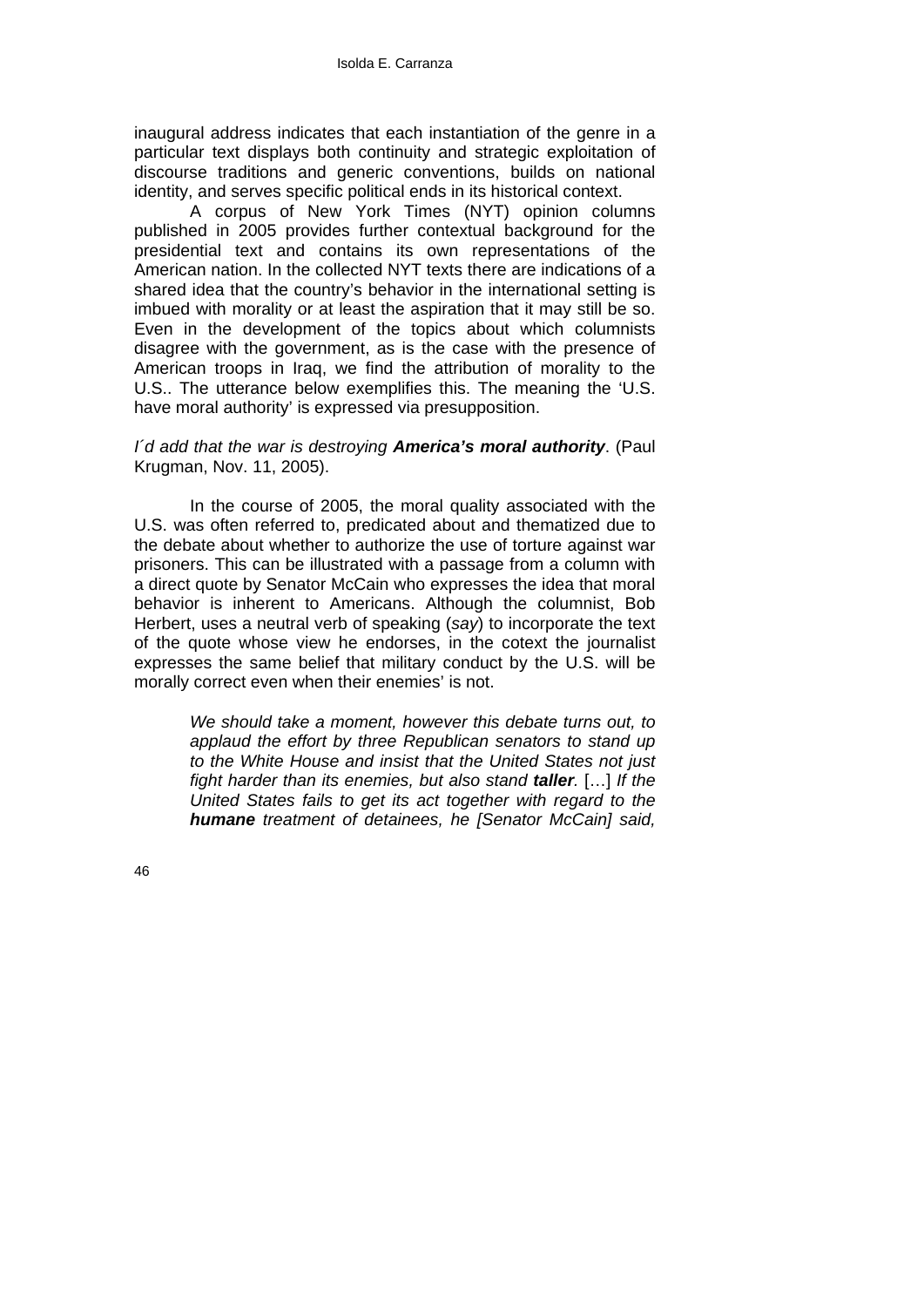*we will "have changed the DNA of what it means to be an American.* (Bob Herbert, Aug. 1, 2005)

Despite the distance between the political positions occupied by President G.W. Bush and the publishing company of the NYT which came out in open opposition to the government in the presidential elections of November 2, 2004, they coincide in this moral standard component in their idea of America.

The conception described so far is not the only one present in contemporary public discourse in the U.S. A dissenting voice regarding moral legitimacy is that of Klein (2005), who argues that there is no such moral superiority on the basis of the treatment to enemies in wars far back in time, like the Korean and Vietnam wars. When political discourse in general is examined, what is often presented as quintessentially American is a shared core of beliefs in liberty and opportunity. Thus, there is more diversity in present political discourse than in the journalistic discourse manifested in the NYT. At any rate, it is significant that the NYT columns identify a basic American core, moral integrity, in agreement with Bush's discourse. This is compatible with the profile of a newspaper meant to appeal to a large number of readers.

## **7. FINAL REMARKS**

By examining George W. Bush's address to the nation on initiating his second term in office on January 20, 2005, we have been able to describe choices of linguistic means and to observe the careful control of their rhetorical effects in the service of persuasion and a convenient discursive construction of reality. The discourse genre of 'inaugural address' is important in the national politics of any country. In the American context, texts in this genre contain significant cultural elements, reproduce traditional features of presidential oratory, and express interested political meanings.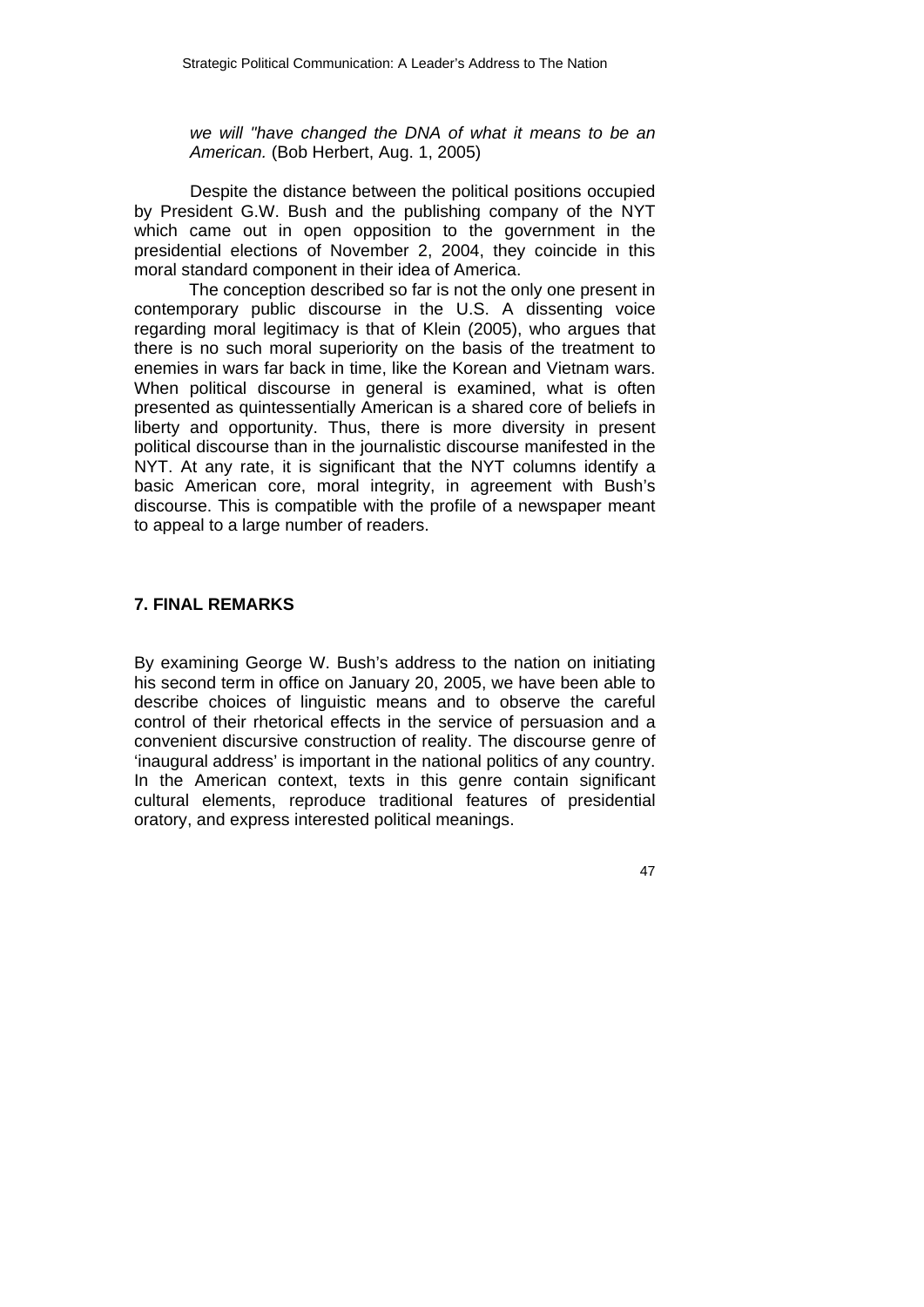We have seen that ideological content already available in American political history is taken up, combined and adapted strategically to pursue the communicative goals at stake. Identification of the president and all Americans, legitimation of his view of the country's needs and obligations, and internal political cohesion summoned by invoking universal values take on new historical meanings with the benefit of hindsight. Today we know how the G. W. Bush's presidency has developed since then.

It is clear that texts produced in historical turning points manifest basic cultural assumptions; therefore, they constitute a site for fruitful scrutiny. The analytical effort revealed the centrality of the nation's moral standing in the world vision constructed in the text in question. The conception of social life that is expressed results from an extension of the individual's morality, character and values.

On the other hand, analysts are also historically situated and interpretations are based on observable phenomena, but are produced under the influence of sociopolitical conditions. Our interest in realities constructed in discourse does not lead to losing sight of material dimensions of reality which affect the social, spiritual, and physical existence of concrete people. The coreferentiality of *the dangerous and necessary work of fighting our enemies* (paragraph 22) and *this idealism* (paragraph 23) contributes to constitute a reality which does not override the materiality of thousands of war casualties. The course of past and recent U.S. foreign policy and words in the presidential address analysed, such as *a heart for the weak*, or *our relations will require the decent treatment of their own*, stand in stark contrast, much like other more familiar mismatches between political discourse and the world created through politics. As a result, we are reminded that reality is only in part constituted in discourse.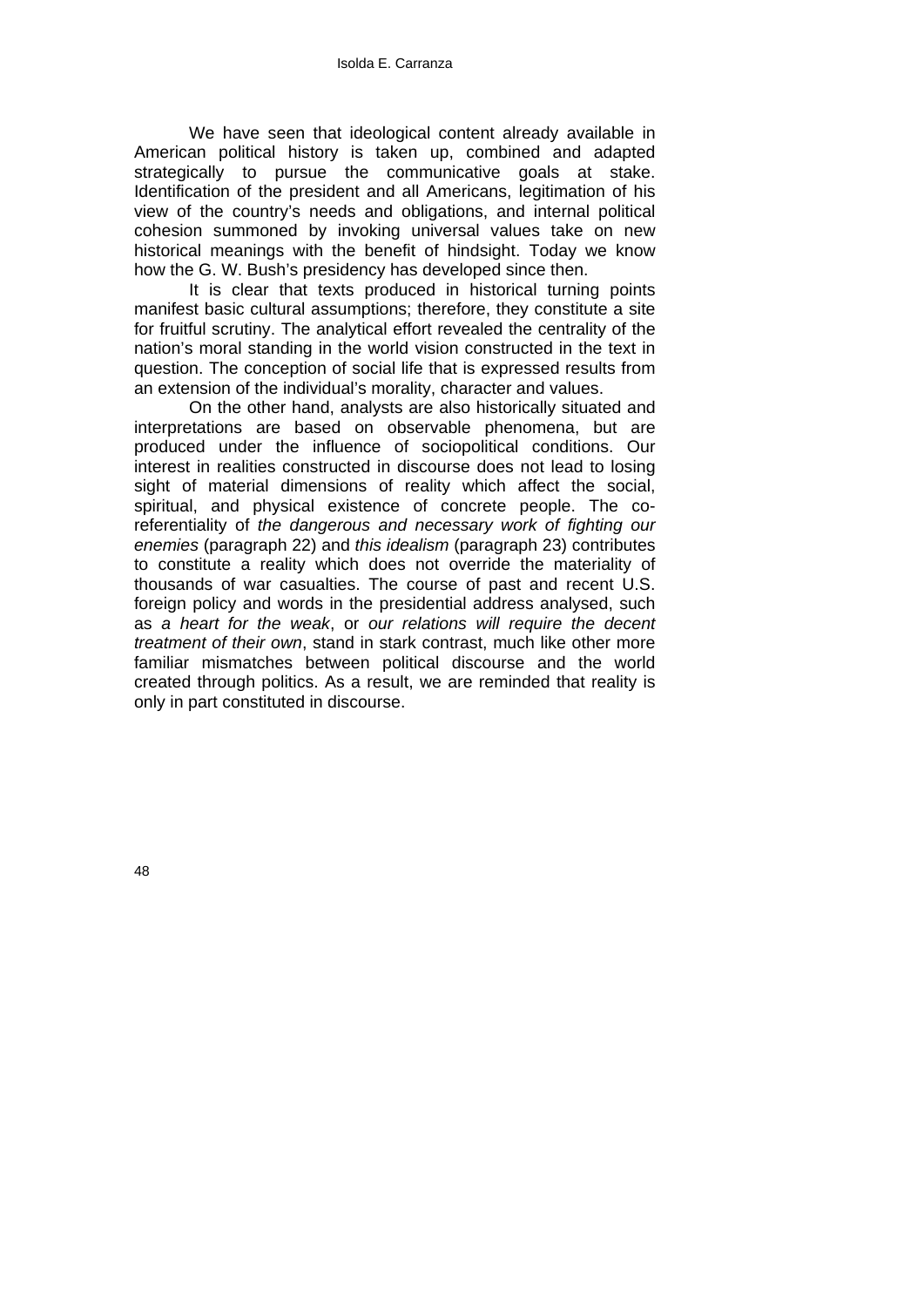## **REFERENCES**

Bostdorff, D. M. (1994). *The Presidency and the Rhetoric of Foreign Crisis.* Columbia, SC: University of South Carolina Press.

De Cillia, R., Reisigl, M. & Wodak, R. (1999). The discursive construction of national identities. *Discourse & Society,* 10 (2), 149- 171.

Fairclough, N. (1989). Creativity and struggle in discourse: The discourse of Thatcherism. *Discourse and Social Change*. London, Polity Press.

Fairclough, N. (2000). *New Labour. New Language?* London: Routledge.

Goffman, E. (1981). *Forms of talk*. Philadelphia: University of Pennsylvania Press.

Hill, J. (2000). 'Read My Article': Ideological Complexity and the Overdetermination of Promising in American Presidential Politics. In: P. V. Kroskrity (ed.) *Regimes of Language: Ideologies, Polities, and Identities,* (pp. 259-291), Santa Fe, N.M.: School of American Research Press.

Hymes, D. (1972). Models of the interaction of language and social life. In: J. J. Gumperz & D. Hymes (eds.) *Directions in Sociolinguistics*, (pp. 35-71), New York: Holt, Rinehart & Winston.

Klein, N. (2005). Amnesia y tortura. In: *La Voz del Interior*, 16 de diciembre. Córdoba.

Levinson, S. (1988). Putting Linguistics on a Proper Footing: Explorations in Goffman's Concepts of Participation. In: P. Drew & A. Wootton (eds.), *Erving Goffman: Exploring the Interaction Order*, (pp. 161-227), Boston: Northeastern University Press.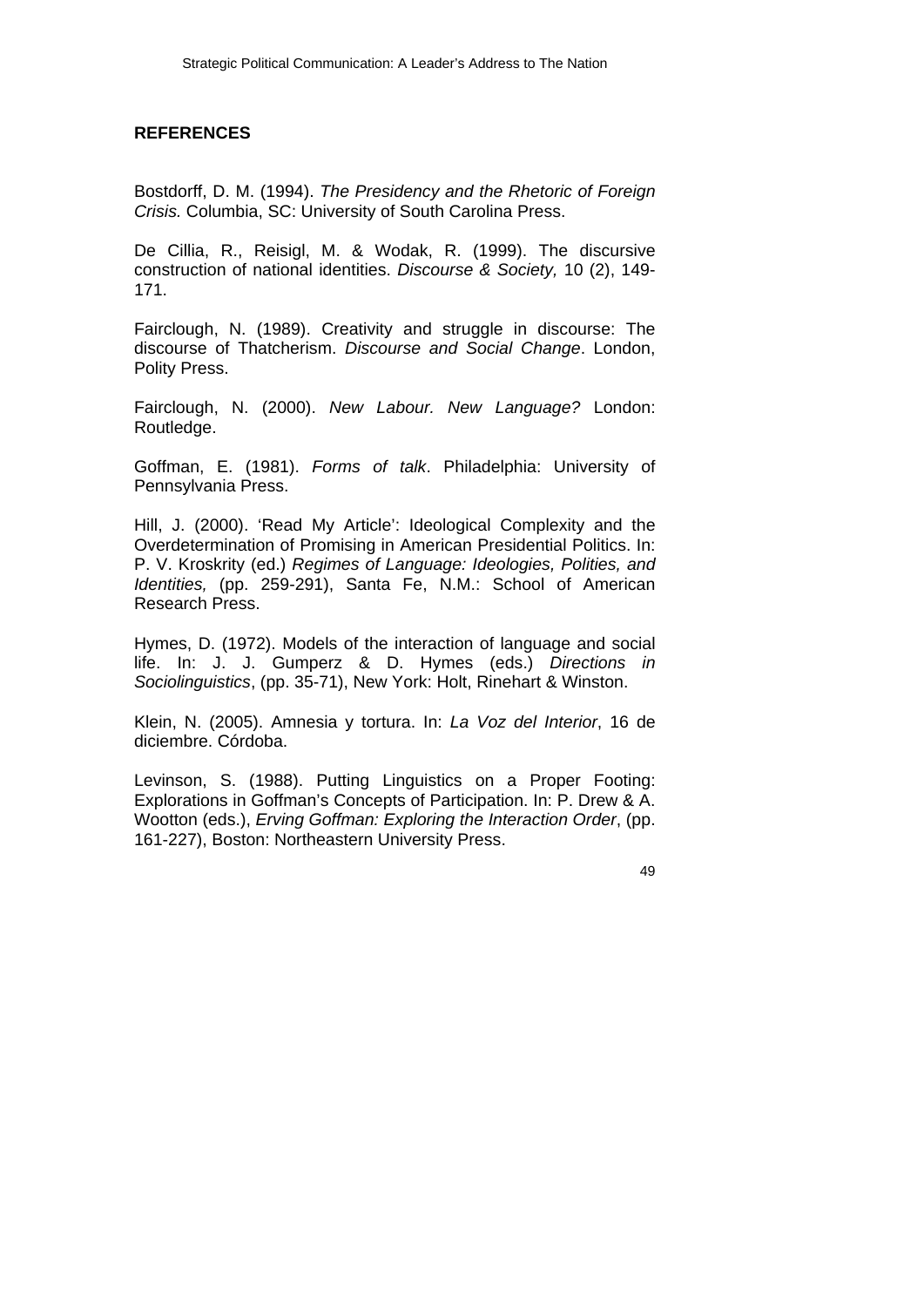Morson, G. S. & Emerson, C. (1990). *Mihail Bakhtin: The Creation of a Prosaics*. Stanford: Stanford University Press.

Quinn, N. & Holland, D. (eds.) (1987). *Cultural Models in Language and Thought*. New York: Cambridge University Press.

Ricento, T. (2003). The discursive construction of Americanism. *Discourse & Society,* 14 (5): 611-637.

Tolmach Lakoff, R. (2001). The Rhetoric of the Extraordinary Moment: The concession and acceptance speeches of Al Gore and George W. Bush in the 2000 presidential election. *Pragmatics*, 11(3): 309-327.

Wodak, R., de Cillia, R., Reisigl, M. & Liebhart, K. (1999). *The Discursive Construction of National Identity*. Edimburgh: Edimburgh University Press.

### **APPENDIX**

January 20, 2005. President Sworn-In to Second Term

[1] Vice President Cheney, Mr. Chief Justice, President Carter, President Bush, President Clinton, reverend clergy, distinguished guests, fellow citizens:

#### [**HISTORY AND SUCCESS ON OTHER LANDS**]

[2] On this day, prescribed by law and marked by ceremony, we celebrate the durable wisdom of our Constitution, and recall the deep commitments that unite our country. I am grateful for the honor of this hour, mindful of the consequential times in which we live, and determined to fulfill the oath that I have sworn and you have witnessed.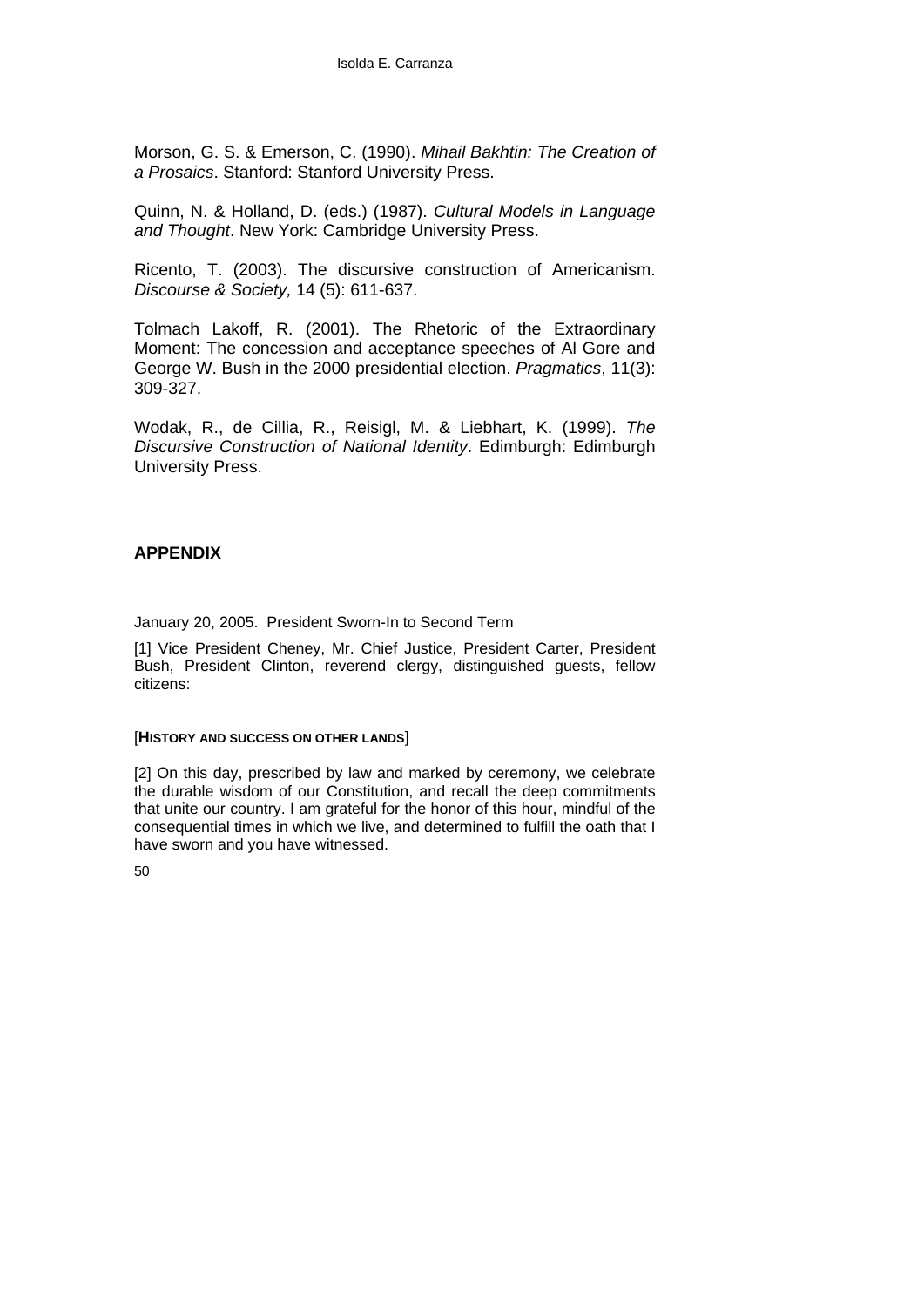[3] At this second gathering, our duties are defined not by the words I use, but by the history we have seen together. For a half century, America defended our own freedom by standing watch on distant borders. After the shipwreck of communism came years of relative quiet, years of repose, years of sabbatical - and then there came a day of fire.

[4] We have seen our vulnerability - and we have seen its deepest source. For as long as whole regions of the world simmer in resentment and tyranny - prone to ideologies that feed hatred and excuse murder - violence will gather, and multiply in destructive power, and cross the most defended borders, and raise a mortal threat. There is only one force of history that can break the reign of hatred and resentment, and expose the pretensions of tyrants, and reward the hopes of the decent and tolerant, and that is the force of human freedom.

[5] We are led, by events and common sense, to one conclusion: The survival of liberty in our land increasingly depends on the success of liberty in other lands. The best hope for peace in our world is the expansion of freedom in all the world.

[6] America's vital interests and our deepest beliefs are now one. From the day of our Founding, we have proclaimed that every man and woman on this earth has rights, and dignity, and matchless value, because they bear the image of the Maker of Heaven and earth. Across the generations we have proclaimed the imperative of self-government, because no one is fit to be a master, and no one deserves to be a slave. Advancing these ideals is the mission that created our Nation. It is the honorable achievement of our fathers. Now it is the urgent requirement of our nation's security, and the calling of our time.

#### [**ENDING TYRANNY IN THE WORLD**]

[7] So it is the policy of the United States to seek and support the growth of democratic movements and institutions in every nation and culture, with the ultimate goal of ending tyranny in our world.

[8] This is not primarily the task of arms, though we will defend ourselves and our friends by force of arms when necessary. Freedom, by its nature, must be chosen, and defended by citizens, and sustained by the rule of law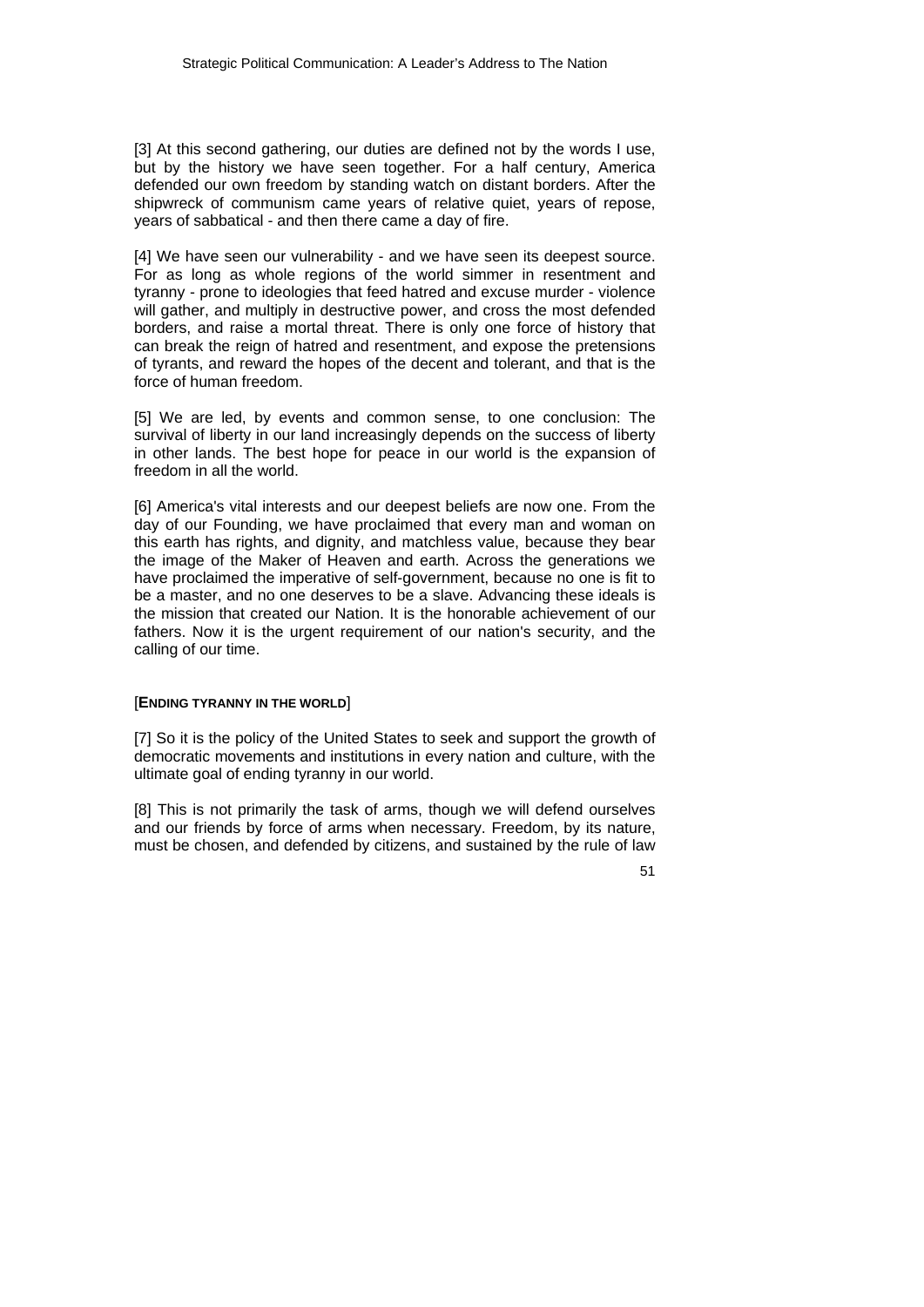and the protection of minorities. And when the soul of a nation finally speaks, the institutions that arise may reflect customs and traditions very different from our own. America will not impose our own style of government on the unwilling. Our goal instead is to help others find their own voice, attain their own freedom, and make their own way.

[9] The great objective of ending tyranny is the concentrated work of generations. The difficulty of the task is no excuse for avoiding it. America's influence is not unlimited, but fortunately for the oppressed, America's influence is considerable, and we will use it confidently in freedom's cause.

[10] My most solemn duty is to protect this nation and its people against further attacks and emerging threats. Some have unwisely chosen to test America's resolve, and have found it firm.

[11] We will persistently clarify the choice before every ruler and every nation: The moral choice between oppression, which is always wrong, and freedom, which is eternally right. America will not pretend that jailed dissidents prefer their chains, or that women welcome humiliation and servitude, or that any human being aspires to live at the mercy of bullies.

[12] We will encourage reform in other governments by making clear that success in our relations will require the decent treatment of their own people. America's belief in human dignity will guide our policies, yet rights must be more than the grudging concessions of dictators; they are secured by free dissent and the participation of the governed. In the long run, there is no justice without freedom, and there can be no human rights without human liberty.

[13] Some, I know, have questioned the global appeal of liberty - though this time in history, four decades defined by the swiftest advance of freedom ever seen, is an odd time for doubt. Americans, of all people, should never be surprised by the power of our ideals. Eventually, the call of freedom comes to every mind and every soul. We do not accept the existence of permanent tyranny because we do not accept the possibility of permanent slavery. Liberty will come to those who love it.

#### [**TO FRIENDS AND FOES**]

[14] Today, America speaks anew to the peoples of the world: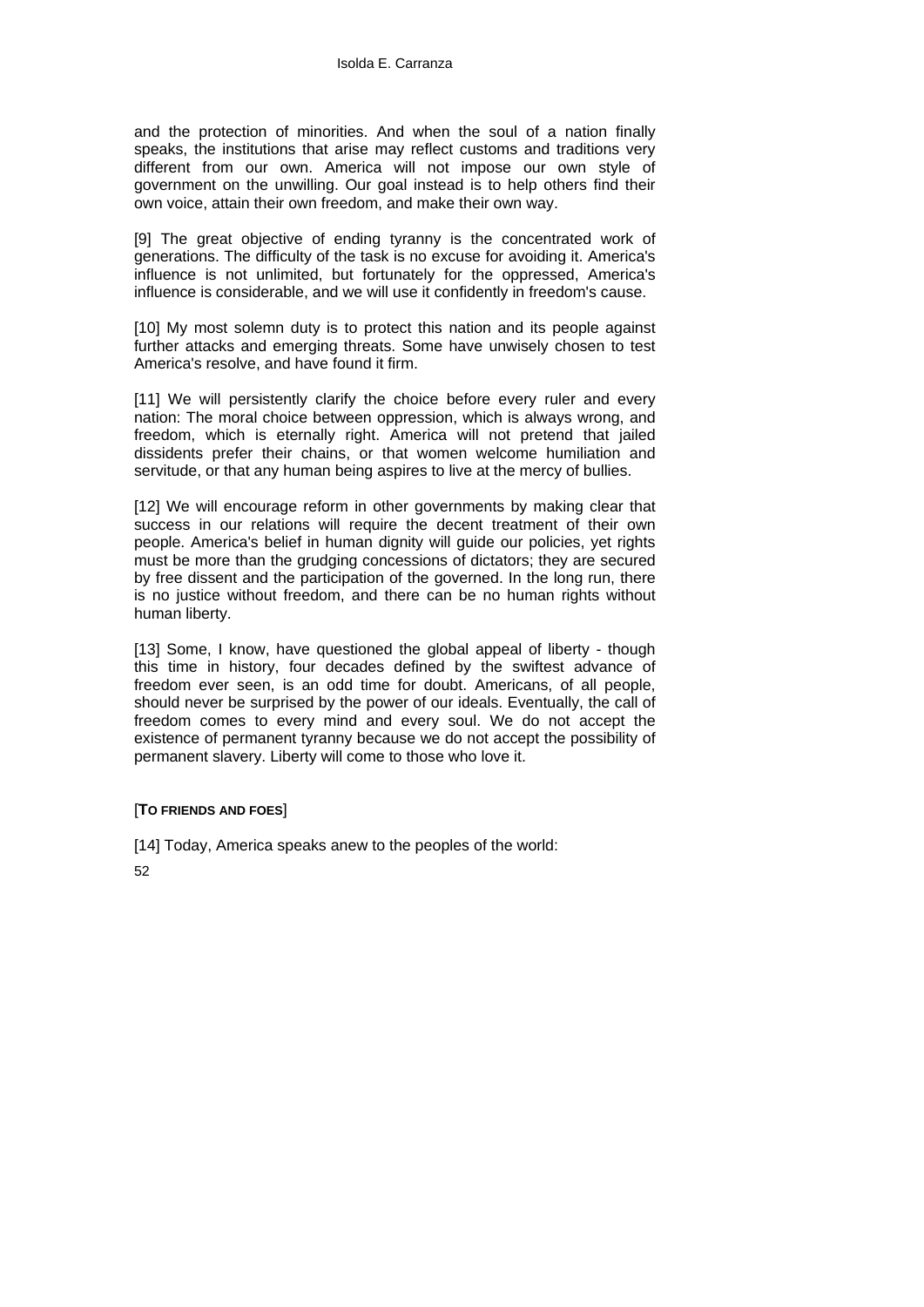[15] All who live in tyranny and hopelessness can know: the United States will not ignore your oppression, or excuse your oppressors. When you stand for your liberty, we will stand with you.

[16] Democratic reformers facing repression, prison, or exile can know: America sees you for who you are: the future leaders of your free country.

[17] The rulers of outlaw regimes can know that we still believe as Abraham Lincoln did: "Those who deny freedom to others deserve it not for themselves; and, under the rule of a just God, cannot long retain it."

[18] The leaders of governments with long habits of control need to know: To serve your people you must learn to trust them. Start on this journey of progress and justice, and America will walk at your side.

[19] And all the allies of the United States can know: we honor your friendship, we rely on your counsel, and we depend on your help. Division among free nations is a primary goal of freedom's enemies. The concerted effort of free nations to promote democracy is a prelude to our enemies' defeat.

#### [**TO FELLOW CITIZENS**]

[20] Today, I also speak anew to my fellow citizens:

[21] From all of you, I have asked patience in the hard task of securing America, which you have granted in good measure. Our country has accepted obligations that are difficult to fulfill, and would be dishonorable to abandon. Yet because we have acted in the great liberating tradition of this nation, tens of millions have achieved their freedom. And as hope kindles hope, millions more will find it. By our efforts, we have lit a fire as well - a fire in the minds of men. It warms those who feel its power, it burns those who fight its progress, and one day this untamed fire of freedom will reach the darkest corners of our world.

[22] A few Americans have accepted the hardest duties in this cause - in the quiet work of intelligence and diplomacy ... the idealistic work of helping raise up free governments ... the dangerous and necessary work of fighting our enemies. Some have shown their devotion to our country in deaths that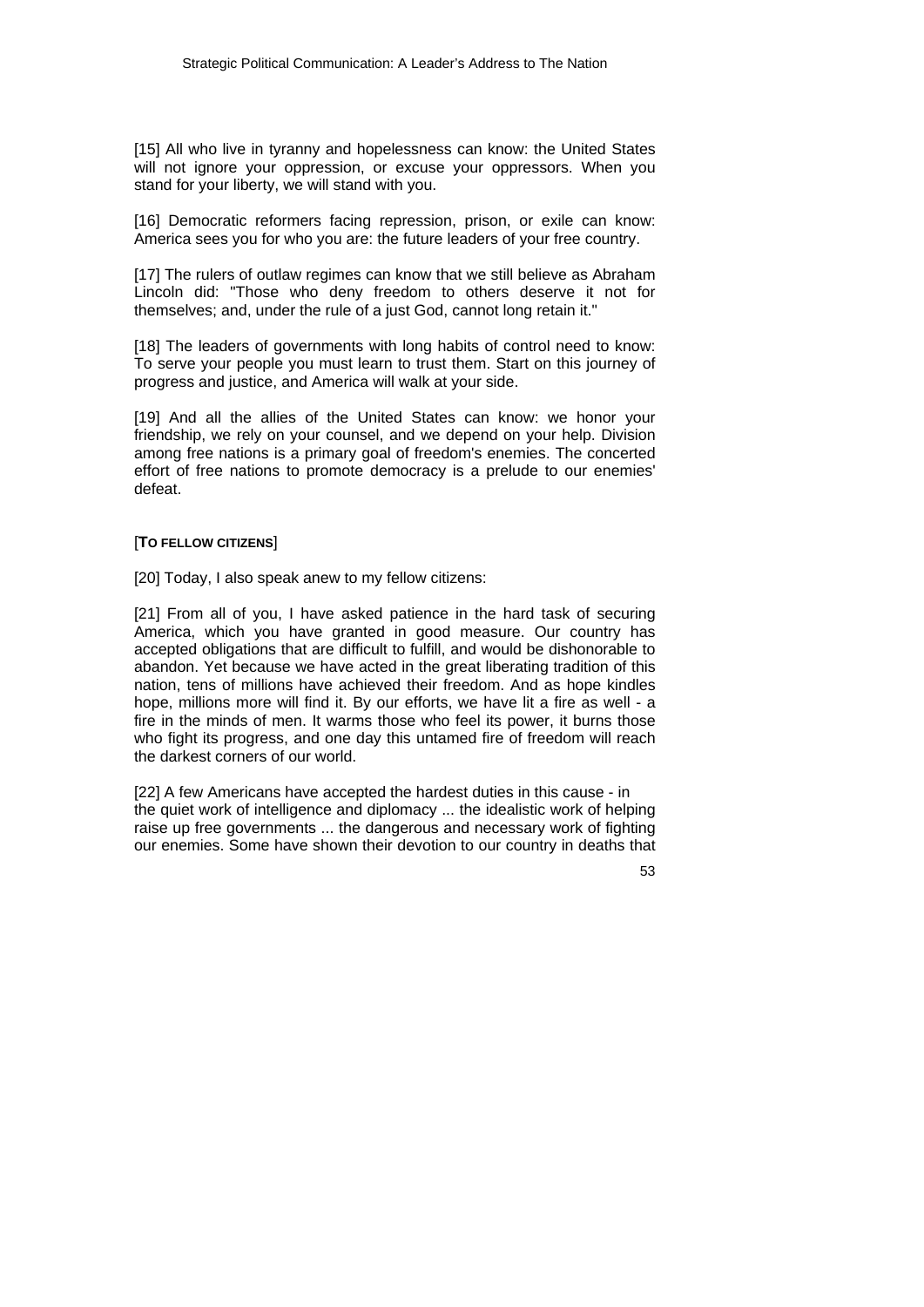honored their whole lives - and we will always honor their names and their sacrifice.

[23] All Americans have witnessed this idealism, and some for the first time. I ask our youngest citizens to believe the evidence of your eyes. You have seen duty and allegiance in the determined faces of our soldiers. You have seen that life is fragile, and evil is real, and courage triumphs. Make the choice to serve in a cause larger than your wants, larger than yourself - and in your days you will add not just to the wealth of our country, but to its character.

#### [**THE DOMESTIC AGENDA**]

[24] America has need of idealism and courage, because we have essential work at home - the unfinished work of American freedom. In a world moving toward liberty, we are determined to show the meaning and promise of liberty.

[25] In America's ideal of freedom, citizens find the dignity and security of economic independence, instead of laboring on the edge of subsistence. This is the broader definition of liberty that motivated the Homestead Act, the Social Security Act, and the G.I. Bill of Rights. And now we will extend this vision by reforming great institutions to serve the needs of our time. To give every American a stake in the promise and future of our country, we will bring the highest standards to our schools, and build an ownership society. We will widen the ownership of homes and businesses, retirement savings and health insurance - preparing our people for the challenges of life in a free society. By making every citizen an agent of his or her own destiny, we will give our fellow Americans greater freedom from want and fear, and make our society more prosperous and just and equal.

[26] In America's ideal of freedom, the public interest depends on private character - on integrity, and tolerance toward others, and the rule of conscience in our own lives. Self-government relies, in the end, on the governing of the self. That edifice of character is built in families, supported by communities with standards, and sustained in our national life by the truths of Sinai, the Sermon on the Mount, the words of the Koran, and the varied faiths of our people. Americans move forward in every generation by reaffirming all that is good and true that came before - ideals of justice and conduct that are the same yesterday, today, and forever.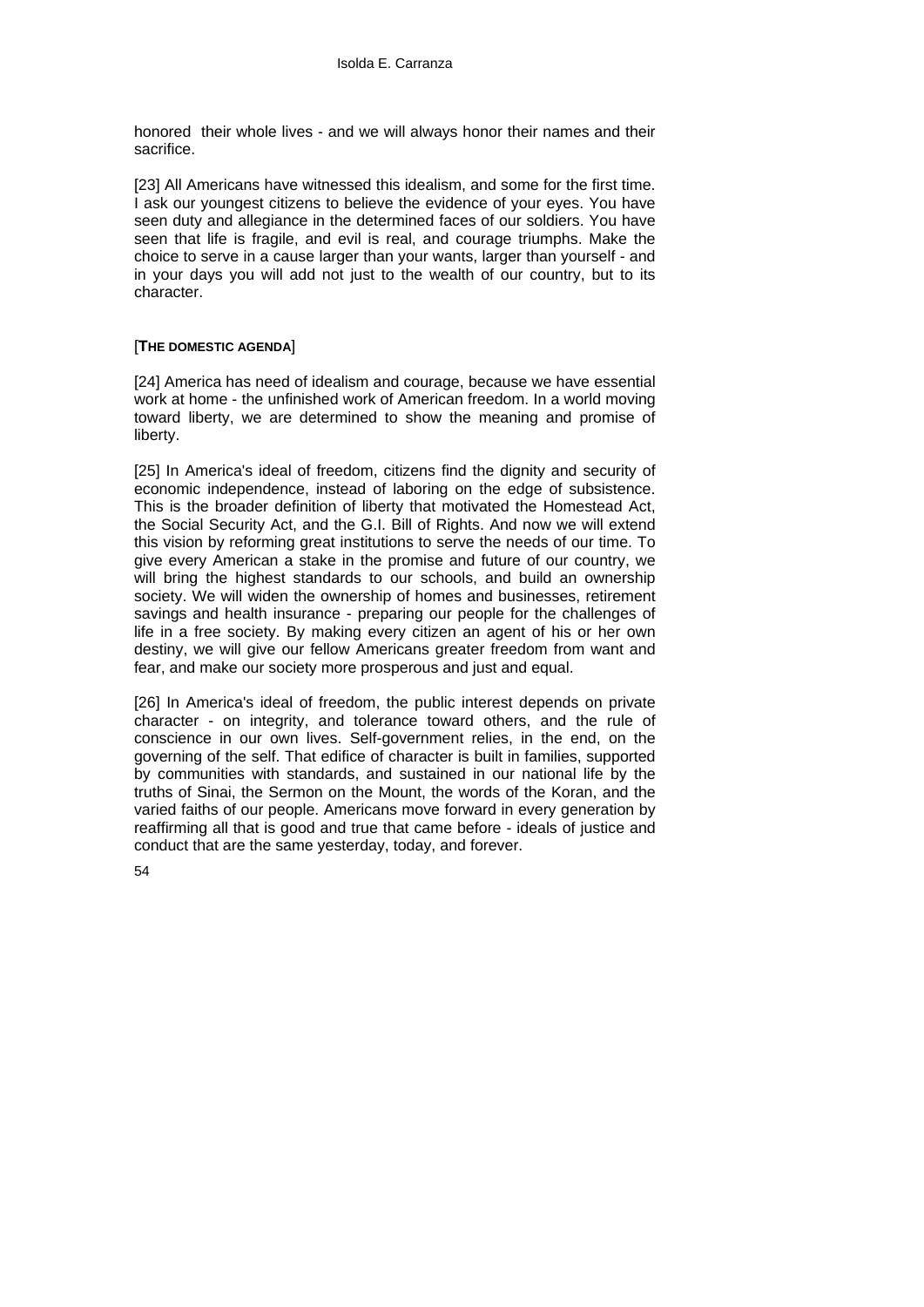[27] In America's ideal of freedom, the exercise of rights is ennobled by service, and mercy, and a heart for the weak. Liberty for all does not mean independence from one another. Our nation relies on men and women who look after a neighbor and surround the lost with love. Americans, at our best, value the life we see in one another, and must always remember that even the unwanted have worth. And our country must abandon all the habits of racism, because we cannot carry the message of freedom and the baggage of bigotry at the same time.

[28] From the perspective of a single day, including this day of dedication, the issues and questions before our country are many. From the viewpoint of centuries, the questions that come to us are narrowed and few. Did our generation advance the cause of freedom? And did our character bring credit to that cause?

#### [**UNITY AND THE TRIUMPH OF FREEDOM**]

[29] These questions that judge us also unite us, because Americans of every party and background, Americans by choice and by birth, are bound to one another in the cause of freedom. We have known divisions, which must be healed to move forward in great purposes - and I will strive in good faith to heal them. Yet those divisions do not define America. We felt the unity and fellowship of our nation when freedom came under attack, and our response came like a single hand over a single heart. And we can feel that same unity and pride whenever America acts for good, and the victims of disaster are given hope, and the unjust encounter justice, and the captives are set free.

[30] We go forward with complete confidence in the eventual triumph of freedom. Not because history runs on the wheels of inevitability; it is human choices that move events. Not because we consider ourselves a chosen nation; God moves and chooses as He wills. We have confidence because freedom is the permanent hope of mankind, the hunger in dark places, the longing of the soul. When our Founders declared a new order of the ages; when soldiers died in wave upon wave for a union based on liberty; when citizens marched in peaceful outrage under the banner "Freedom Now" they were acting on an ancient hope that is meant to be fulfilled. History has an ebb and flow of justice, but history also has a visible direction, set by liberty and the Author of Liberty.